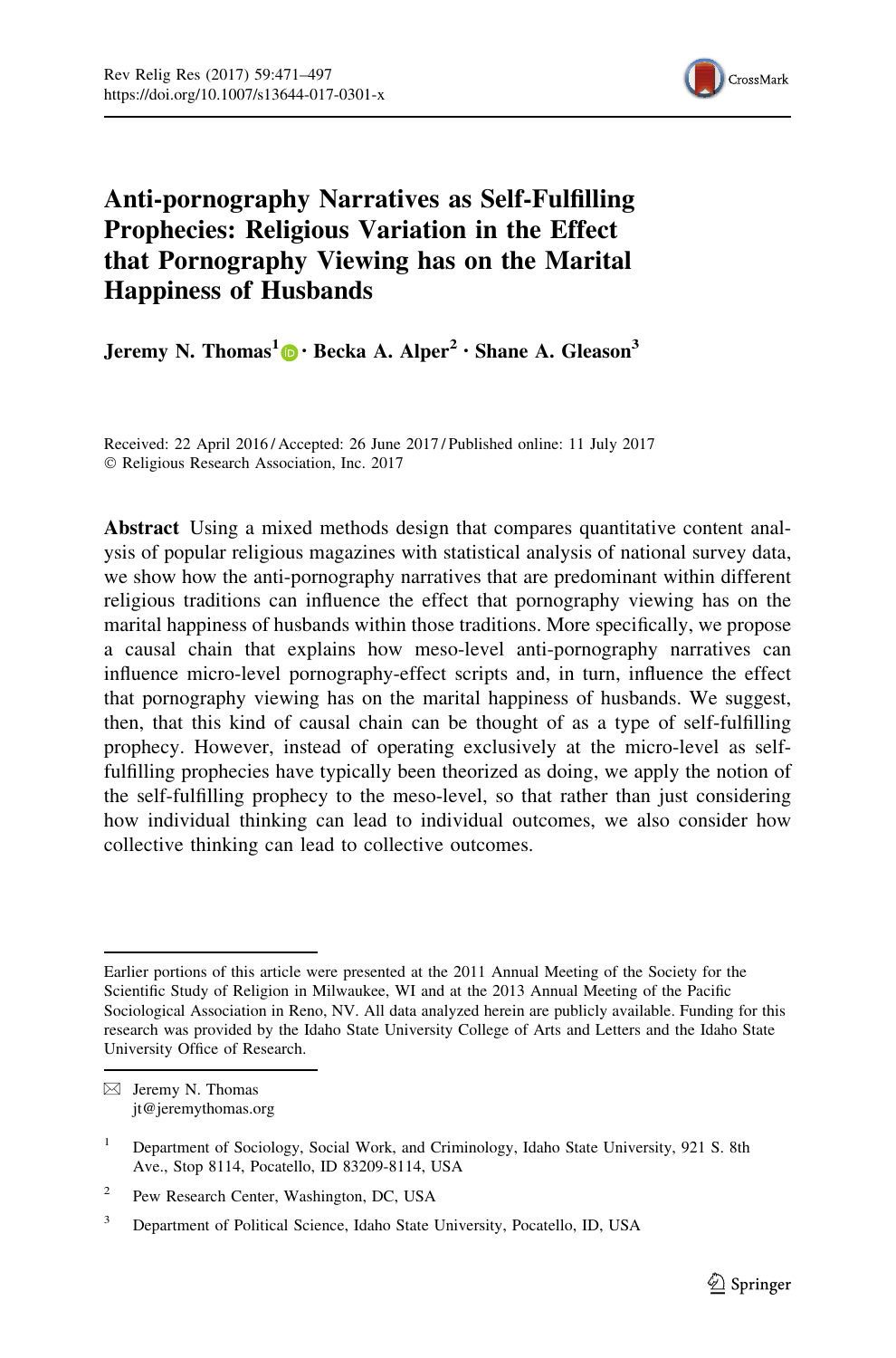Keywords Self-fulfilling prophecy - Moral narratives - Religious influence - Pornography - Marital happiness

# Introduction

In this article, we show how the anti-pornography narratives that are predominant within different religious traditions can influence the effect that pornography viewing has on the marital happiness of husbands within those traditions. More specifically, we propose a causal chain that explains how meso-level antipornography narratives can influence micro-level pornography-effect scripts and, in turn, influence the effect that pornography viewing has on the marital happiness of husbands.

We begin by clarifying our terms through summarizing a multi-level model of morality that articulates the concepts of moral schemas, moral narratives, and moral scripts in terms of how these concepts correspond to macro, meso, and micro levels of society. Although most of our attention in this article is focused on the meso and micro levels, we think it is important to situate our theorizing in relationship to the broader literature on morality. After doing so, we use this model to develop our proposal, which we subsequently test through a mixed methods design: First, we measure the predominance of the anti-pornography narratives of different religious traditions using quantitative content analysis of popular religious magazines, which, for the purposes of contextualization, we also compare to popular secular magazines. Second, we measure the effect that pornography viewing has on the marital happiness of husbands within these traditions using statistical analysis of the nationally-representative General Social Survey (GSS) ([2014\)](#page-23-0).

As we detail later, we argue that the correspondence that we find between these two sets of measurements not only supports our particular proposal but also supports our more general claim that meso-level moral narratives can influence micro-level moral scripts and, in turn, influence micro-level outcomes. We suggest, then, that this kind of causal chain can be thought of as a type of self-fulfilling prophecy. However, instead of operating exclusively at the micro-level as self-fulfilling prophecies have typically been theorized as doing, we apply the notion of the selffulfilling prophecy to the meso-level, so that rather than just considering how individual thinking can lead to individual outcomes, we also consider how collective thinking can lead to collective outcomes.

As we elaborate on in our conclusions, our theorizing and findings are important for five reasons. First, our research addresses a long-standing sociological interest in the connection between macro-level norms and values, and micro-level behaviors and outcomes (Durkheim [1915](#page-23-0); Goffman [1959;](#page-23-0) Parsons [1951](#page-25-0); Weber [1930\)](#page-26-0). Second, instead though of focusing on how morality can influence individual behaviors, our research focuses on how morality can influence individual outcomes, independently of those behaviors. Third, our research demonstrates how Merton's [\(1948](#page-24-0)) notion of the self-fulfilling prophecy can be simultaneously applied to both the micro and the meso levels. Fourth, our research directly speaks to the sociology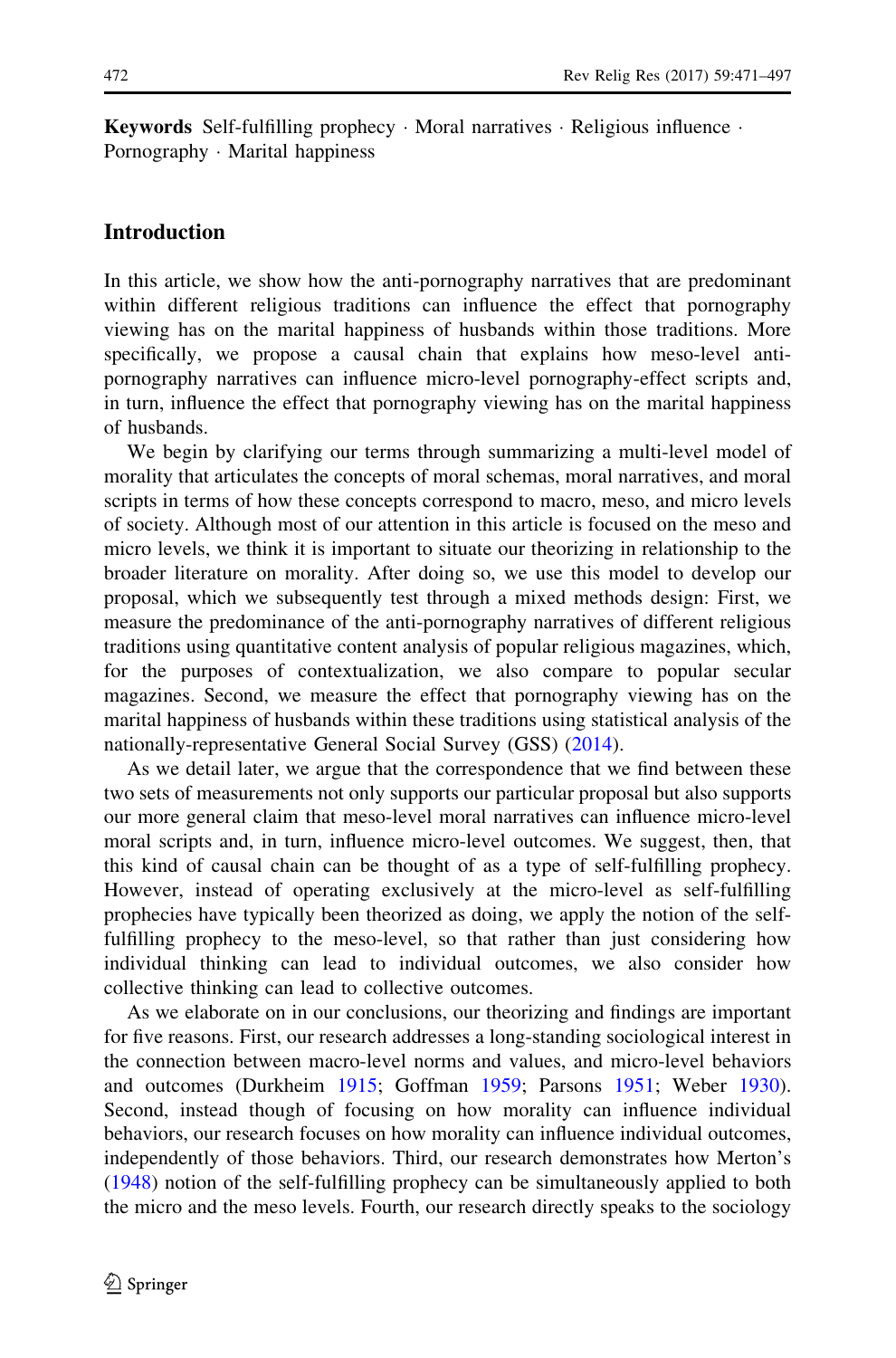of religion and to the ways that religious elites can influence both individual and collective outcomes. Finally, fifth, our research offer important contexts and caveats to the social-psychological framing of how pornography viewing can affect marital happiness.

# Moral Schemas, Moral Narratives, and Moral Scripts

While there are many ways to think about the operations of morality (Haidt [2001,](#page-23-0) [2008;](#page-23-0) Powell [2010](#page-25-0); Stets and Carter [2012\)](#page-25-0), and different academic disciplines have often studied morality using different approaches and definitions (Abend [2008\)](#page-22-0), our theorizing coincides with what Hitlin and Vaisey have called ''The new sociology of morality'' ([2013:](#page-24-0)53). One of the key aspects of this new sociology of morality is that it focuses less on ''morality as a property of entire societies'' (i.e., at the macro level) and more on morality as a property of ''cross-cutting and competing'' groups (i.e., at the meso level). Consistent with this, the new sociology of morality gives less attention to moral ''norms and values'' and, along with other interests, gives more attention to the kinds of moral ''narratives'' that we investigate in this article ([2013:](#page-24-0)54). Before we begin this investigation, though, we think is it helpful to clarify how morality can be thought of as operating at different levels of society. Accordingly, we now summarize a multi-level model of morality that articulates the concepts of moral schemas, moral narratives, and moral scripts in terms of how these concepts correspond to macro, meso, and micro levels of society.

# Moral Schemas

Scholars have long described the macro-level operations of morality using a variety of concepts including moral cultures (e.g., Kavolis [1988\)](#page-24-0), moral cosmologies (e.g., Starks and Robinson [2007](#page-25-0)), and moral worldviews (e.g., Beyerlein and Vaisey [2013\)](#page-22-0). Yet, the most frequently used concept has clearly been that of moral schemas (e.g., Firat and McPherson [2010](#page-23-0)). Drawing on research into cultural schemas (e.g., Sewell [1992](#page-25-0); Swidler [2001](#page-25-0)), moral schemas can be thought of as ''nonlinguistic cognitive constructs'' that provide overarching orientations and heuristics of moral thought (Vaisey [2009](#page-26-0):1686; See Ignatow [2009;](#page-24-0) Schafer [2014\)](#page-25-0). Moral schemas are ''not necessarily tied to any one religious tradition or institution'' (Farrell [2011](#page-23-0):402) but instead ''can be actualized in a potentially broad and unpredetermined range of situations'' (Sewell [1992](#page-25-0):8). Sociologists have used moral schemas to investigate topics such as family dynamics (Blair-Loy [2001](#page-22-0)), sexual infidelity (Schafer [2014\)](#page-25-0), and drug use (Hoffmann [2014\)](#page-24-0).

# Moral Narratives

While moral schemas describe the macro-level operations of morality, we use the concept of moral narratives to describe the meso-level operations of morality. Although there has been considerably less scholarship on moral narratives, we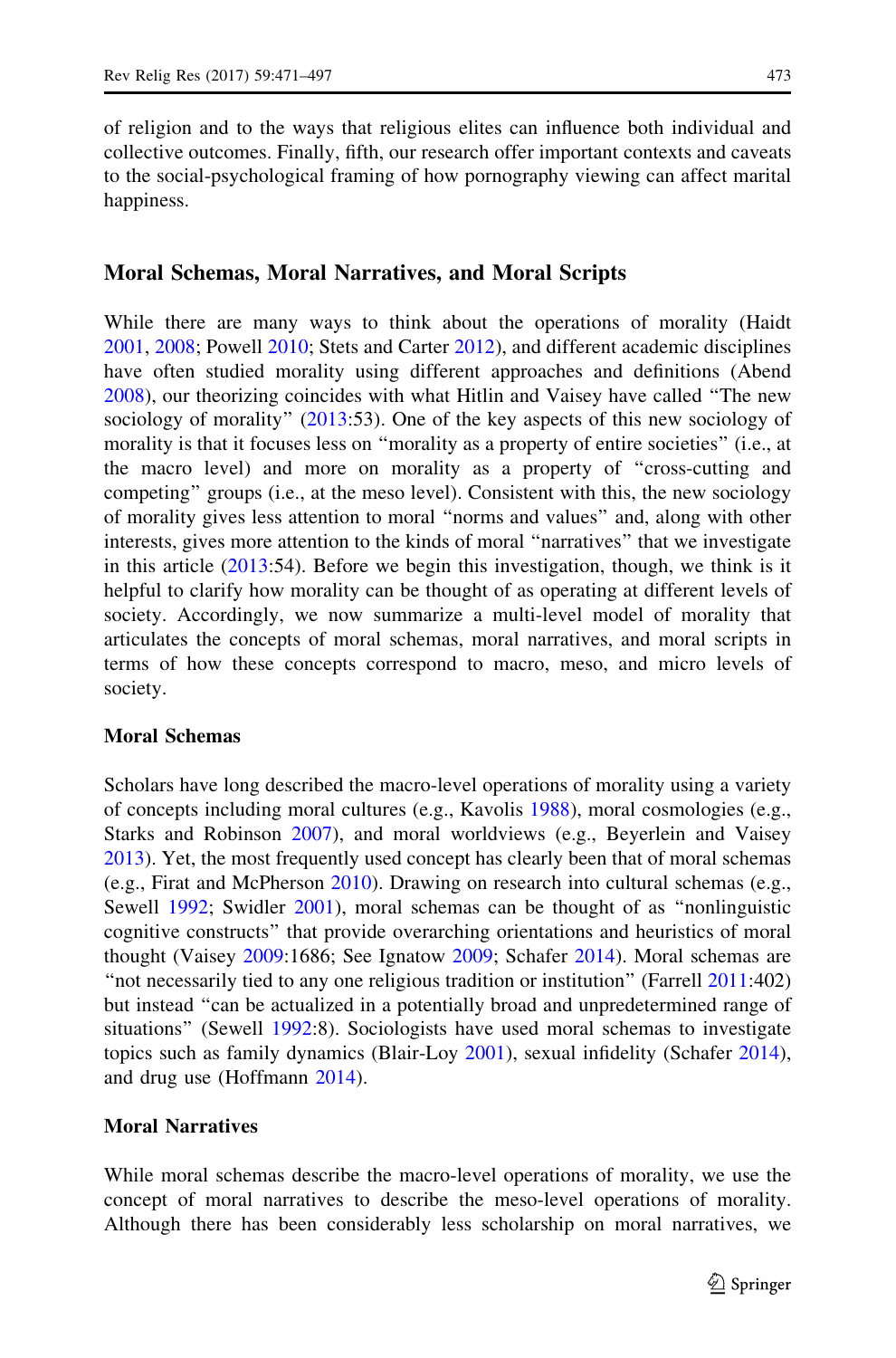combine insights from the work of sociologists (e.g., Smith [2003;](#page-25-0) Thomas and Whitehead [2015](#page-26-0)), psychologists (e.g., Haidt et al. [2009](#page-24-0); McAdams et al. [2008](#page-24-0)), and educators (e.g., Narvaez [1998;](#page-24-0) Tappan and Brown [1989](#page-25-0)) to suggest that moral narratives can be thought of as collectively-developed stories that groups of persons tell in order to frame the morality of particular behaviors. Unlike moral schemas, then, which are ''often evoked intuitively and unconsciously'' (Schafer [2014:](#page-25-0)122), moral narratives are developed and used by specific societal groups—often but not always religious—with the specific intent of not just framing but also regulating particular behaviors. Along these lines, sociologists Thomas ([2013,](#page-25-0) [2016](#page-26-0)), Thomas and Olson ([2012a](#page-26-0)), and Thomas and Whitehead ([2015](#page-26-0)) have used moral narratives to investigate how American evangelicals have attempted to frame and regulate behaviors related both to pornography and to homosexuality.

### Moral Scripts

In comparison, then, to moral schemas and moral narratives, the concept of moral scripts is the most ambiguously defined. While sometimes scholars have used the language of moral scripts in a macro-level manner that appears interchangeable with that of moral schemas (e.g., Vaisey [2009\)](#page-26-0), other times scholars have used the language of moral scripts in a more micro level sense (e.g., Parmar [2014\)](#page-25-0). Consistent with the latter, we use the concept of moral scripts to describe how mesolevel moral narratives can become instantiated and personalized at the micro level (see Gioia [1992;](#page-23-0) Gioia and Poole [1984](#page-23-0)). One way to think about this is that while moral narratives can be thought of as collectively-developed stories that groups of persons tell in order to frame the morality of particular behaviors, moral scripts take this a step further and can be thought of as individually-developed stories that individuals tell themselves about what will happen to them if they engage in these behaviors. Corresponding to this, scholars have used moral scripts to help investigate topics such as sales work (Darr and Pinch [2013](#page-23-0)), marital conflict (Heaphy and Einarsdottir [2012](#page-24-0)), and adolescent violence (Schiavone [2009](#page-25-0)).

# Anti-pornography Narratives as Self-Fulfilling Prophecies

Using this multi-level model of morality, we show how the anti-pornography narratives that are predominant within different religious traditions can influence the effect that pornography viewing has on the marital happiness of husbands within those traditions. As introduced earlier, we propose a causal chain that explains how meso-level anti-pornography narratives can influence micro-level pornographyeffect scripts and, in turn, influence the effect that pornography viewing has on the marital happiness of husbands.

We develop this proposal in four steps. First, we draw on Thomas' [\(2013](#page-25-0)) study of ''Evangelicals' anti-pornography narratives'' in order to summarize three distinct moral narratives that American evangelicals have regularly used to frame pornography viewing as morally problematic. Second, we focus our attention on a particular one of these narratives that we suggest is especially likely to influence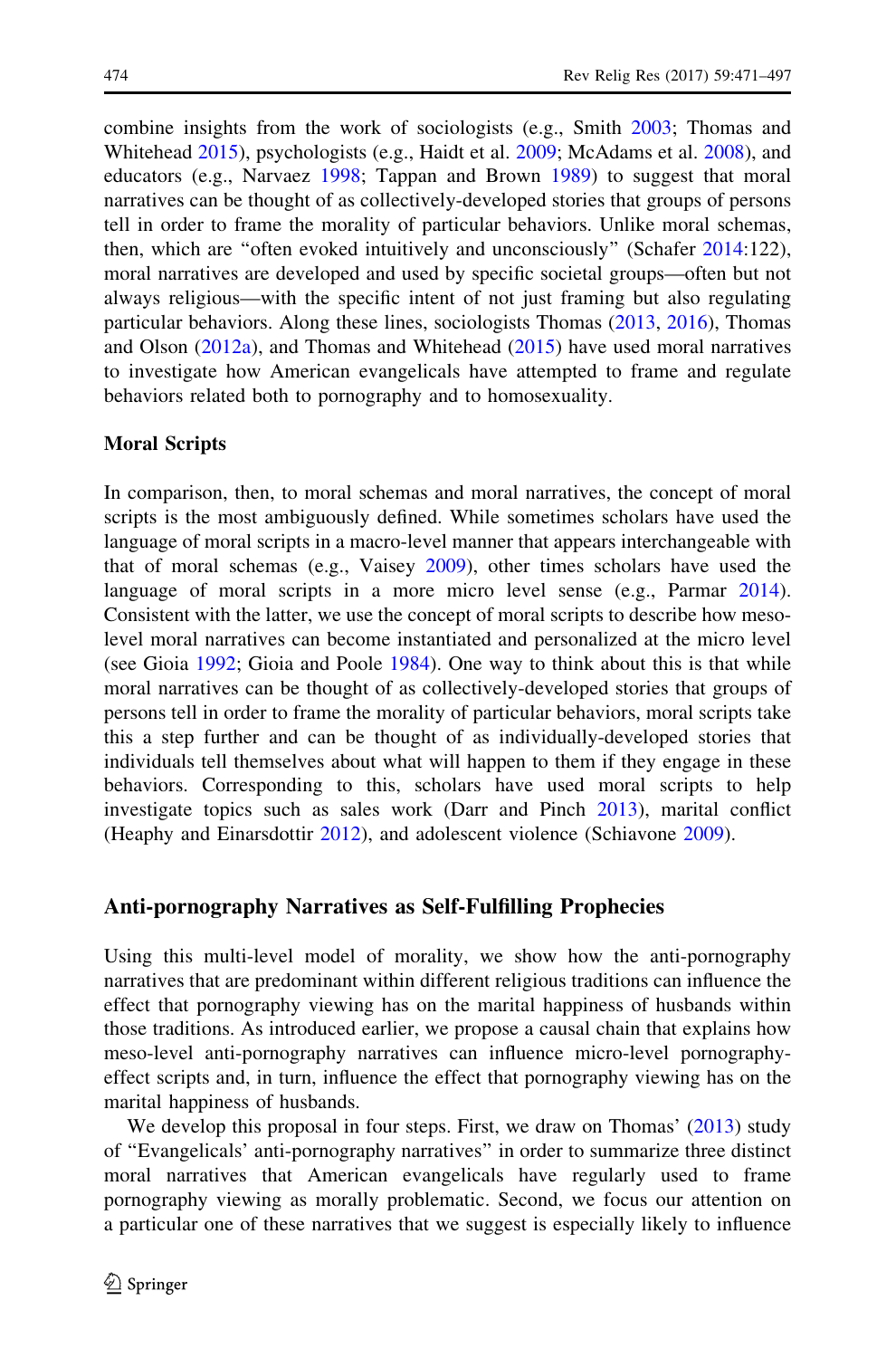the pornography-effect scripts of husbands who are exposed to this narrative. Third, we integrate scholarship on sexual script theory and self-fulfilling prophecies in order to explain how these scripts can influence the effect that pornography viewing

has on the marital happiness of husbands. Finally, fourth, we recap our proposal and clarify how we apply the notion of the self-fulfilling prophecy to the meso level.

#### Three Anti-pornography Narratives

Thomas ([2013\)](#page-25-0) showed that in the last several decades there have been three distinct anti-pornography narratives present within American society and that American evangelicals have regularly used these narratives not only to generally advocate against pornography but specifically to discourage individuals and especially husbands from actually viewing pornography (see Kwee et al. [2007\)](#page-24-0). We note that this emphasis on husbands is not incidental but rather corresponds to the ways that pornography viewing has often been problematized as a betrayal of women (see Bronstein [2011\)](#page-23-0), especially in the context of how a husband's pornography viewing may affect his wife and marriage (e.g., Manning [2006](#page-24-0)). In this article, we match our investigation to this emphasis through likewise focusing on husbands.

The first of the three anti-pornography narratives that Thomas ([2013\)](#page-25-0) identified is the narrative of traditional values. This narrative frames pornography viewing as morally problematic because such behavior violates ''scriptural prohibitions as well as derivative ideas about God's plan for society'' ([2013:](#page-25-0)462). The second is the narrative of public-performer harm. This narrative frames pornography viewing as morally problematic because such behavior harms women both through encouraging the ''coercion, exploitation, and abuse'' of female performers as well as through promoting the ''oppression, subjugation, and objectification'' of women more generally ([2013:](#page-25-0)460). The third narrative is the narrative of personal-viewer harm. This narrative frames pornography viewing as morally problematic because such behavior ''is addictive'' and harms the ''individual viewer and his or her close personal relationships,'' especially relationships with ''marital or romantic partners'' [\(2013](#page-25-0):461).

Thomas [\(2013](#page-25-0)) used qualitative content analysis of the popular evangelical magazine *Christianity Today* to show that although evangelicals have used all three of these narratives in the last several decades and continue to use all three of them today, the relative use of these narratives has varied substantially across the decades. In particular, he found that the narrative of traditional values was predominant in the 1960s and 1970s, the narrative of public-performer harm was predominant in the 1980s through the early 1990s, and the narrative of personal-viewer harm became predominant in the mid-1990s and continues to be predominant in the present day. Importantly for our purposes, Thomas speculated that as these narratives did not find their origins in evangelicalism but rather in broader American society, it is likely that other religious traditions have also used these same narratives, although probably in different degrees and at different times.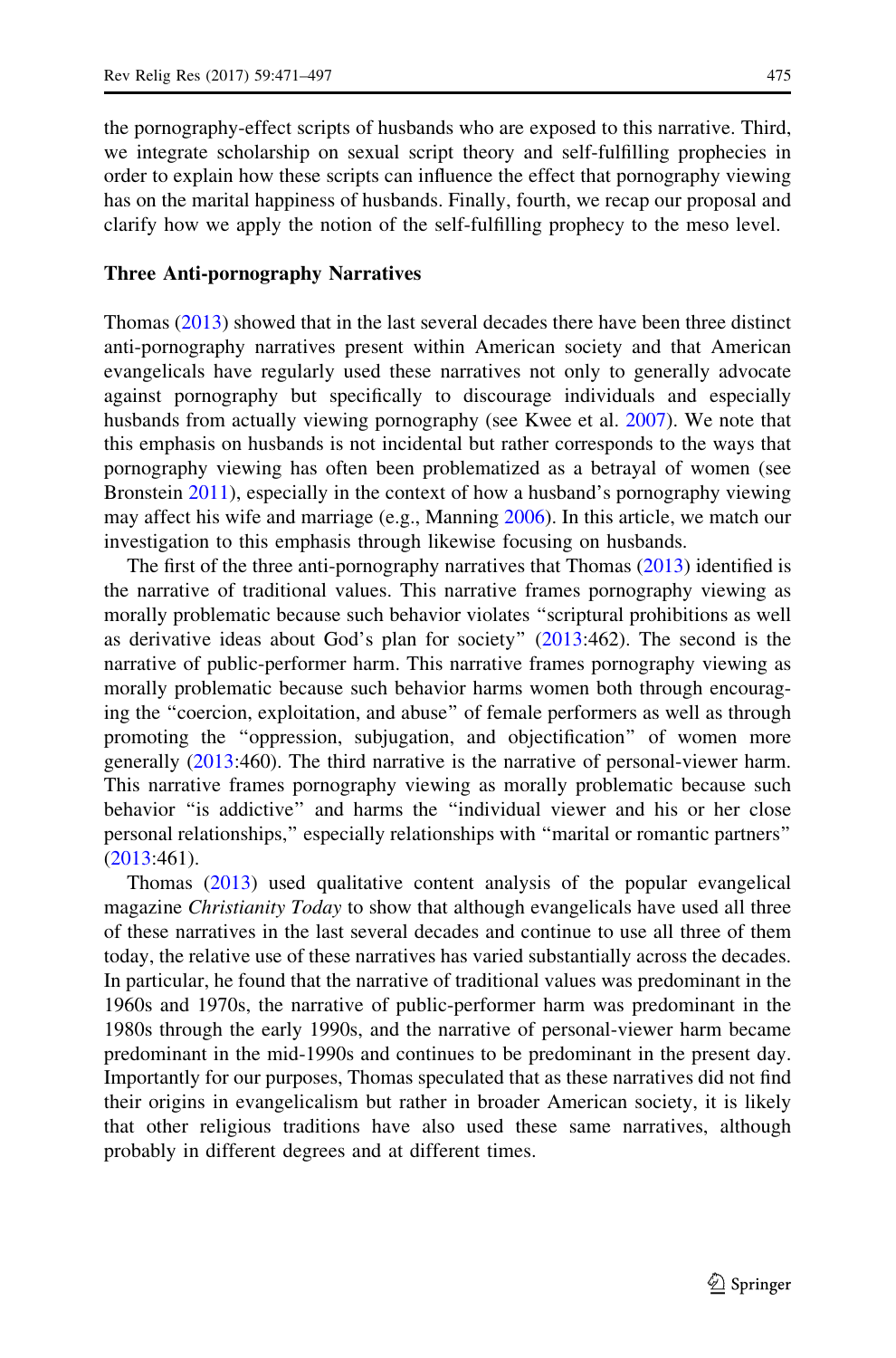#### From Anti-pornography Narratives to Pornography-Effect Scripts

Of these three anti-pornography narratives, we focus our attention on the narrative of personal-viewer harm, and we consider how this particular anti-pornography narrative is especially likely to influence the pornography-effect scripts of husbands who are exposed to this narrative. We focus on this particular narrative because while the other two narratives frame pornography viewing as morally problematic due to reasons external to the individual, the narrative of personal-viewer harm frames pornography viewing as morally problematic due to reasons internal to the individual. In other words, while the other two narratives provide stories about how pornography viewing either violates scriptural prohibitions or harms women, the narrative of personal-viewer harm provides a story about how pornography viewing harms individual viewers and their relationships. Accordingly, we argue that if husbands are exposed to this narrative—for instance, by participating in congregations and religious communities where this narrative is espoused—such exposure can lead husbands to develop corresponding pornography-effect scripts that personally describe how they and their marriages will be harmed if they view pornography.

# From Pornography-Effect Scripts to the Effect that Pornography Viewing has on Marital Happiness

We argue, then, that if husbands develop pornography-effect scripts corresponding to the narrative of personal-viewer harm, such scripts can lead to reductions in the marital happiness of these husbands if they view pornography. In support of this argument, we draw on two sets of literature. First, we draw on Simon and Gagnon's (Gagnon and Simon [2011;](#page-23-0) Simon and Gagnon [1986](#page-25-0), [2003\)](#page-25-0) sexual script theory. Simon and Gagnon theorized that individuals develop sexual scripts that, among other things, provide patterns and templates that guide individuals as they interact with their sexual partners. These scripts not only construct "meaning out of behavior, responses, and emotions'' (Wiederman [2005:](#page-26-0)496), but they also directly contribute to sexual and relational outcomes (Beres et al. [2004](#page-22-0); Byers [1996;](#page-23-0) McCormick [1987](#page-24-0)). Consistent with this, research has specifically found that sexual scripts can mediate the effect that pornography viewing has on intimacy and on sexual and relationship satisfaction (Braithwaite et al. [2015](#page-22-0); Daneback et al. [2009;](#page-23-0) Stulhofer et al. [2010](#page-25-0); Willoughby et al. [2015](#page-26-0)).

Second, we draw on Merton's ([1948\)](#page-24-0) notion of the self-fulfilling prophecy, which is essentially the idea of ''an assumption or prediction that, purely as a result of having been made, causes the expected or predicted event to occur'' (Watzlawick [2011:](#page-26-0)95). As applied to sexual relationships, research has found that individuals' assumptions about the future of their relationships are likely to affect their relationships directly according to those assumptions (Caughlin et al. [2000](#page-23-0); Downey et al. [1998](#page-23-0); Murray et al. [2003](#page-24-0); Murray et al. [1996\)](#page-24-0). Consistent, then, with both of these sets of literature as well as with the literature that Thomas [\(2013](#page-25-0)) summarized in his description of the narrative of personal-viewer harm (e.g., Bergner and Bridges [2002](#page-22-0); Hertlein [2006;](#page-24-0) Manning [2006](#page-24-0)), and consistent also with other recent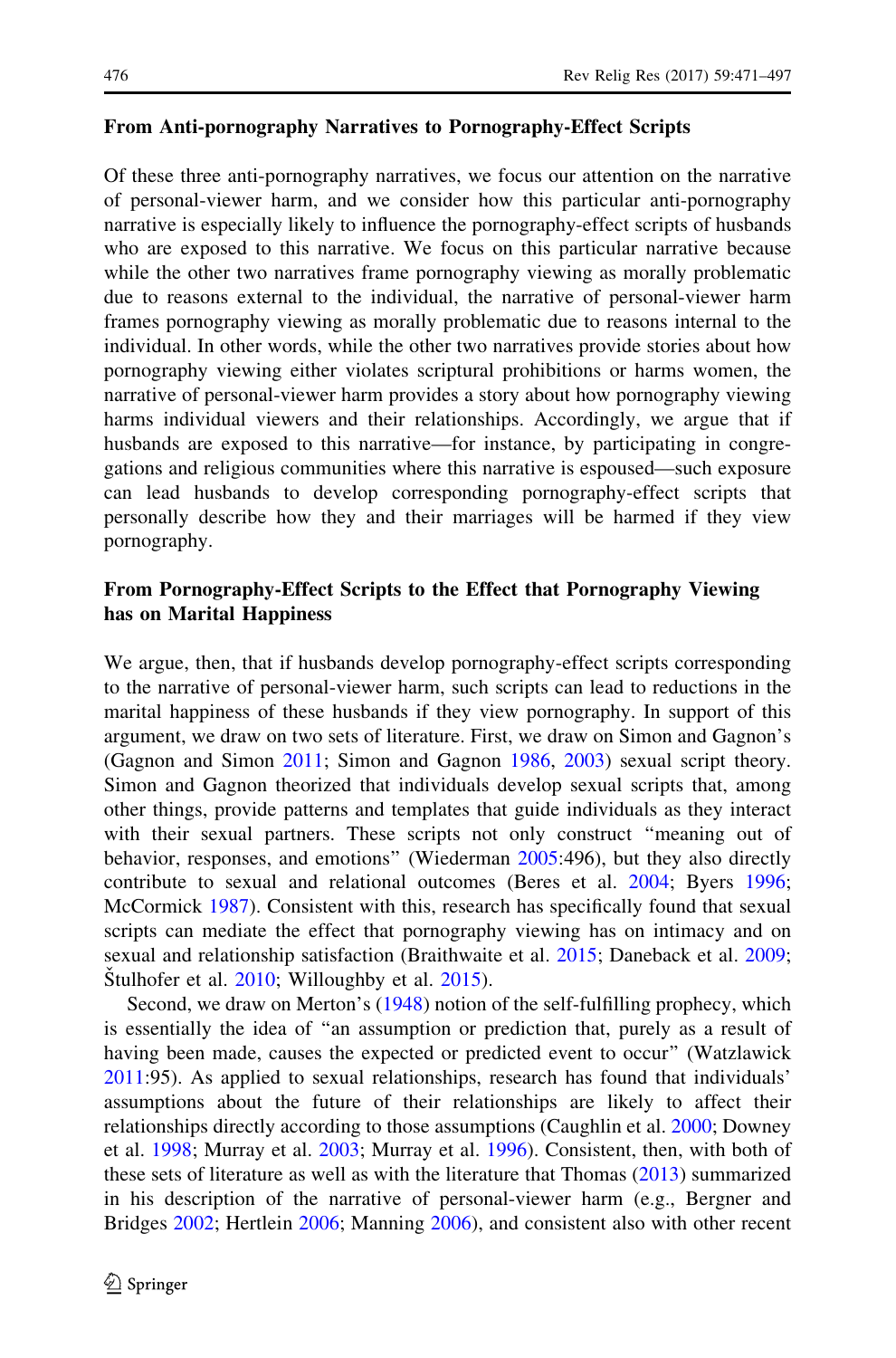research (Perry [2016b](#page-25-0); Perry and Snawder [2017\)](#page-25-0), we argue that if husbands think that their pornography viewing is going to harm their marriages, such viewing likely will.

### A Meso-Level Self-Fulfilling Prophecy

To recap our proposal, we are arguing that meso-level anti-pornography narratives can influence micro-level pornography-effect scripts and, in turn, influence the effect that pornography viewing has on the marital happiness of husbands. More specifically, we are arguing that exposure to the anti-pornography narrative of personal-viewer harm can lead husbands to develop corresponding pornographyeffect scripts, which, in turn, can lead to reductions in the marital happiness of these husbands if they view pornography. We are suggesting, then, that this kind of causal chain can be thought of as a type of self-fulfilling prophecy. However, instead of operating exclusively at the micro-level—as in the sense that if a husband thinks that his pornography viewing is going to reduce his marital happiness, such viewing likely will—we also apply the notion of the self-fulfilling prophecy to the mesolevel—as in the sense that if a religious tradition thinks that the pornography viewing of its members is going to reduce the marital happiness of its members, such viewing likely will.

# Hypotheses

To test our proposal, we offer two hypotheses. Our first hypothesis derives from Thomas' [\(2013](#page-25-0)) speculation that alongside evangelicalism, it is likely that other religious traditions have also used the three anti-pornography narratives, although probably in different degrees and at different times. To address this speculation, we focus our attention on the span of years that corresponds to Thomas' finding that the narrative of personal-viewer harm became predominant within evangelicalism in the mid-1990s and continues to be predominant in the present day. We suggest that this provides an especially ideal period to examine because as Thomas and others have suggested (e.g., Buzzell  $2005$ ; Döring  $2009$ ), the mid-1990s to the present day represents what is typically thought of as the contemporary Internet pornography era. Accordingly, our focus here allows us to examine how different religious traditions have responded to the increased anonymity, accessibility, and affordability that Internet pornography is frequently thought of as providing (Cooper, Delmonico, and Burg [2000](#page-23-0)). We thus hypothesize:

Hypothesis 1 In the contemporary Internet pornography era, different religion traditions have varied in their relative use of the three anti-pornography narratives.

Our second hypothesis then builds on this anticipated variation and directly addresses our proposal through testing the causal chain described above. In particular, we test the argument that exposure to the anti-pornography narrative of personal-viewer harm can lead husbands to develop corresponding pornography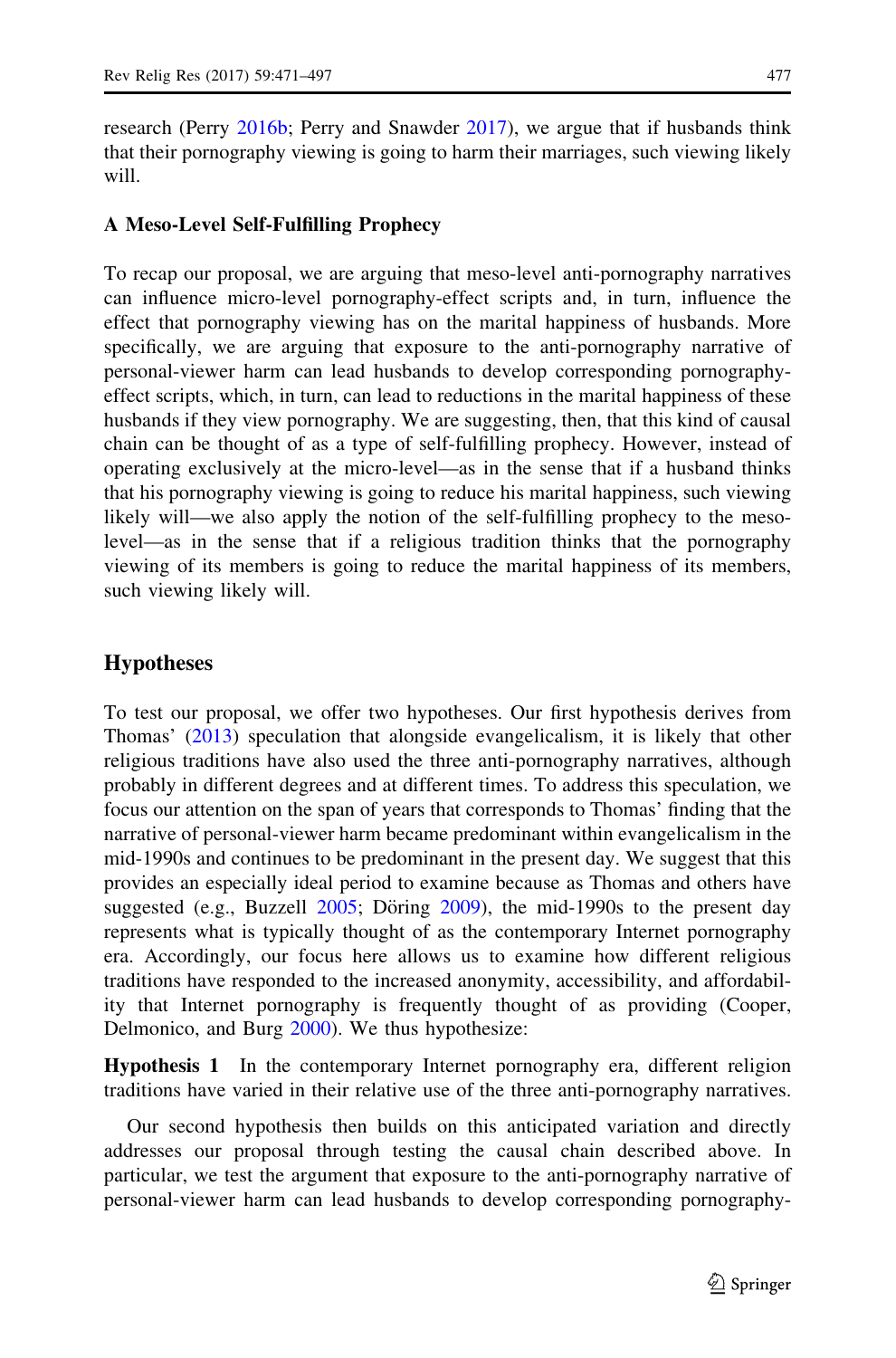effect scripts, which, in turn, can lead to reductions in the marital happiness of these husbands if they view pornography. We thus hypothesize:

Hypothesis 2 To the degree that in the contemporary Internet pornography era, different religious traditions have varied in their relative use of the anti-pornography narrative of personal-viewer harm, the effect that pornography viewing has on the marital happiness of husbands within these traditions has varied accordingly.

## Testing Hypothesis 1: Methods and Findings

To test Hypothesis 1, we measure the predominance of the anti-pornography narratives of different religious traditions using quantitative content analysis of popular religious magazines, which, for the purposes of contextualization, we also compare to popular secular magazines. Our approach is somewhat similar to that of Thomas' ([2013](#page-25-0)) earlier described qualitative content analysis of Christianity Today. In that study, Thomas used the American Theological Library Association's Religion Database [\(2011](#page-22-0)) to identify 82 Christianity Today articles that addressed the topic of pornography during the period 1956–2010. Thomas then qualitatively analyzed the 1384 paragraphs within these articles to see if they demonstrated the use of any of the three anti-pornography narratives. When they did, Thomas manually coded these paragraphs accordingly.

Our approach is somewhat similar to this, but instead of manually coding paragraphs, we performed an automated coding process that allowed for a more consistent and systematic analysis of a much wider range of texts. In order to identify these texts, we used EBSCO's Academic Search Premiere Database [\(2014](#page-23-0)) to conduct full-text, keyword searches of three popular religious magazines as well as three popular secular magazines. Religious magazines included Christianity Today, The Christian Century, and Commonweal; secular magazines included Time, Newsweek, and U.S. News and World Report.

Before describing our analysis, it is important to note that our selection of these particular magazines reflected two constraints. First, our choices were constrained to those magazines for which EBSCO's Academic Search Premiere Database [\(2014](#page-23-0)) could provide full-text access for a span of years that would be sufficiently equivalent to the duration of the contemporary Internet pornography era. For secular magazines, we found an appropriate span of years in *Time, Newsweek*, and U.S. News and World Report. While each of these magazines had different years of fulltext access, all three had overlapping availability from 1994 to 2010—which, due to additional limitations among the religious magazines that we discuss next, we ultimately chose as the period best able to represent the contemporary Internet pornography era for the purposes of our content analysis.

Second, for religious magazines, our choices were additionally constrained in that we not only needed magazines with this same availability of full-text access, but we also needed magazines that could adequately represent different religious traditions. In particular, we were interested in the American variants of evangelicalism, mainline Protestantism, and Catholicism—religious traditions that together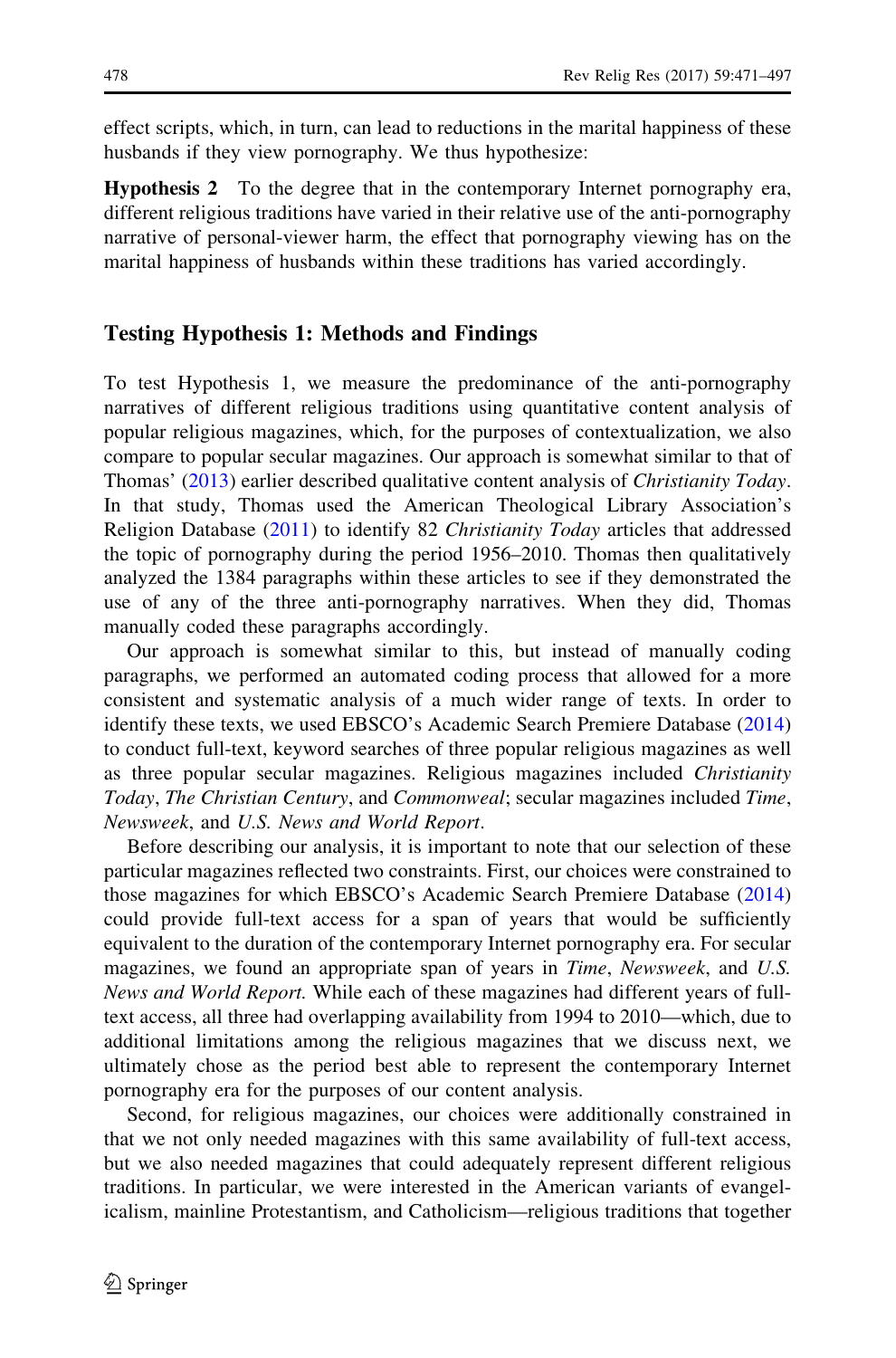<span id="page-8-0"></span>make up a majority of the American population. For evangelicalism, this proved straightforward in that we were able to find the appropriate availability in Christianity Today, which is generally considered the flagship publication of evangelicalism (see Thomas and Olson [2012b\)](#page-26-0). For mainline Protestantism, this also proved straightforward in that we were able to find the appropriate availability in The Christian Century, which is generally considered the flagship publication of mainline Protestantism (see Coffman [2013\)](#page-23-0). For Catholicism, however, the situation was more complicated. To start, there is not a single magazine that is considered representative of all of Catholicism. Additionally, we discovered that of those magazines that are considered representative of different perspectives within Catholicism, EBSCO's Academic Search Premiere Database ([2014\)](#page-23-0) only had the appropriate availability for *Commonweal*, which is generally considered representative of a more liberal perspective (see Brett [2002](#page-23-0); Johnson [2014\)](#page-24-0). Although not fully ideal, we thus decided that our singular use of *Commonweal* would suffice. Accordingly, and as we discuss in more detail later, our analysis of Commonweal should be interpreted with some caution and should not be viewed as representative of Catholicism as a whole.

Continuing then with our analysis, we used EBSCO's Academic Search Premiere Database [\(2014](#page-23-0)) to search these magazines for articles containing one or more of the pornography keywords listed in Table 1. The results of this search can be seen in Table [2](#page-9-0), which reports findings for the three religious magazines and the three secular magazines for the period 1994–2010. In particular, the second column of Table [2](#page-9-0) reports the number of full-text articles in the database for each magazine, while the third column of Table [2](#page-9-0) reports the number of these articles containing pornography keywords. As can be seen in the totals at the bottom of the table, this process involved searching the 165,030 full-text articles that appeared within these

| Table 1 | Keywords |  |
|---------|----------|--|
|---------|----------|--|

| Pornography keywords                           | Porn, pornography, pornographic, obscene, obscenity, smut                                                                                                                                                                                                                                                                                                                                                                                                                                                                                                                                                                    |
|------------------------------------------------|------------------------------------------------------------------------------------------------------------------------------------------------------------------------------------------------------------------------------------------------------------------------------------------------------------------------------------------------------------------------------------------------------------------------------------------------------------------------------------------------------------------------------------------------------------------------------------------------------------------------------|
| Narrative of traditional values<br>keywords    | Bad, badness, blasphemous, blasphemy, evil, evilness, immoral,<br>immorality, moral, morality, morals, sin, sinful, sinned, sinner,<br>sinners, sinning, sins, wicked, wickedness, wrong                                                                                                                                                                                                                                                                                                                                                                                                                                     |
| Narrative of public-performer<br>harm keywords | Abuse, abused, abuses, abusing, abusive, coerce, coerced, coerces,<br>coercing, coercion, exploit, exploitation, exploited, exploiting,<br>exploits, harass, harasses, harassment, incest, incestuous, molest,<br>molestation, molested, molesting, molests, objectification,<br>objectified, objectify, oppress, oppressed, oppresses, oppressing,<br>oppression, oppressive, rape, raped, rapes, raping, subjugate,<br>subjugated, subjugating, subjugation, traffic, trafficker, traffickers,<br>trafficking, victim, victimization, victimized, victims, violate,<br>violated, violates, violation, violations, violence |
| Narrative of personal-viewer<br>harm keywords  | Addict, addicted, addicting, addiction, addictions, addictive, addicts,<br>affair, affairs, ashamed, cheat, cheated, cheater, cheaters, cheating,<br>cheats, compulsive, disease, diseases, guilt, guilty, hidden, infidelity,<br>obsessed, obsession, obsessions, obsessive, secret, secretive, shame,<br>shamed, sick, sickness, sicknesses, unfaithful                                                                                                                                                                                                                                                                    |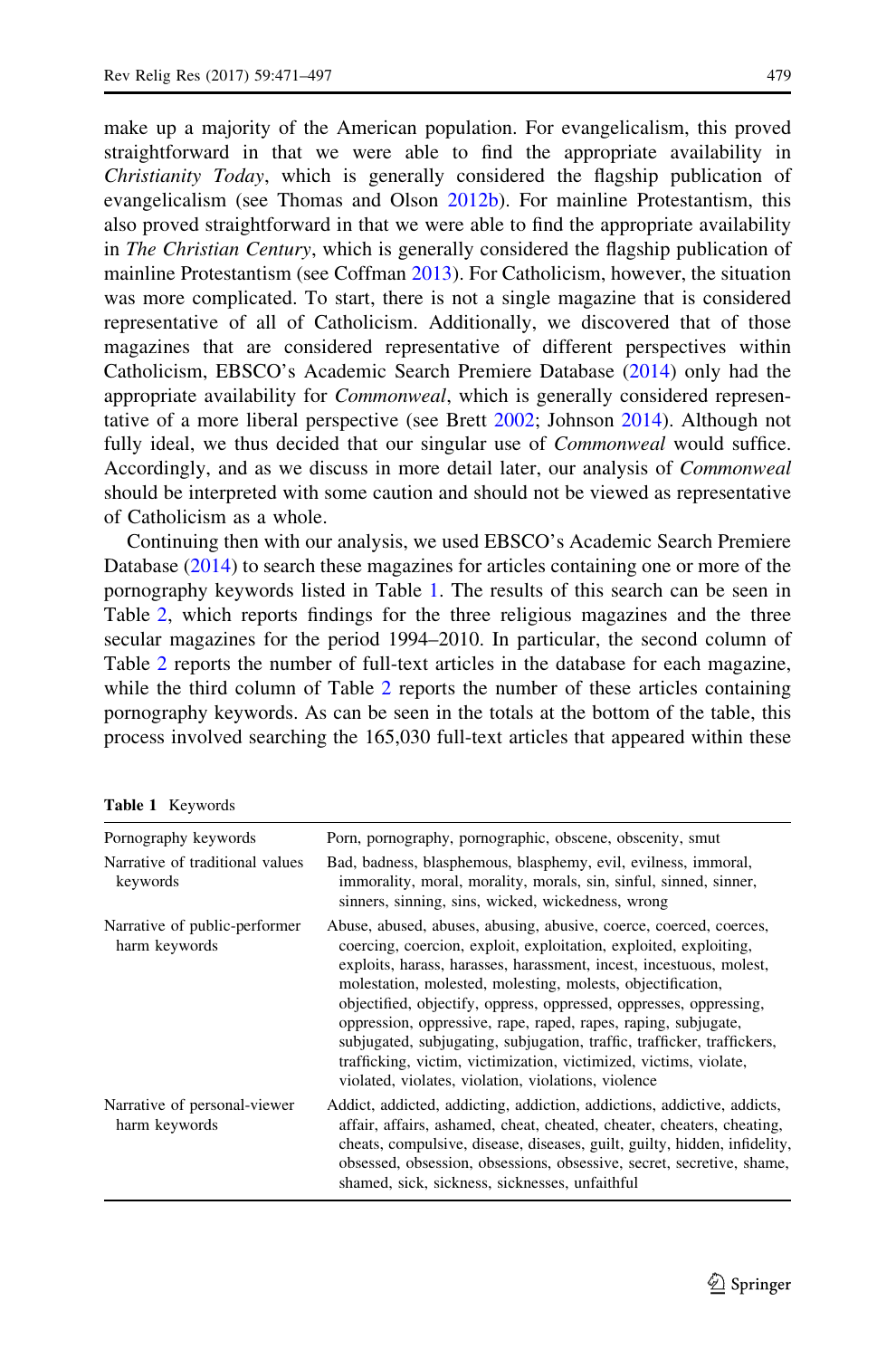<span id="page-9-0"></span>

|                                           |                         | Table 2 Keywords by magazine 1994-2010          |                         |                                           |                                                             |                                                                 |                                                                |
|-------------------------------------------|-------------------------|-------------------------------------------------|-------------------------|-------------------------------------------|-------------------------------------------------------------|-----------------------------------------------------------------|----------------------------------------------------------------|
| Magazine                                  | Full-text               | Full-text articles                              | Paragraphs containing   |                                           | Paragraphs containing pornography keywords and              |                                                                 |                                                                |
|                                           | articles in<br>database | containing pornography<br>keywords <sup>a</sup> | pornography<br>keywords | keywords <sup>b</sup><br>narrative<br>Any | traditional values<br>Narrative of<br>keywords <sup>b</sup> | Narrative of public-<br>performer harm<br>keywords <sup>b</sup> | Narrative of personal-<br>viewer harm<br>keywords <sup>b</sup> |
| <b>Christianity</b><br>Today              | 8225                    | $(2.6\%)$<br>213                                | 529                     | $(44.8\%)$<br>237                         | $(12.9\%)$<br>68                                            | $(13.2\%)$<br>$\overline{2}$                                    | $(18.7\%)$<br>99                                               |
| The Christian                             | 14,683                  | 180                                             | 261                     | 127                                       | 48                                                          | 43                                                              | 36                                                             |
| Cenutry                                   |                         |                                                 |                         | $(48.7\%)$                                | $(18.4\%)$                                                  | $(16.5\%)$                                                      | $(13.8\%)$                                                     |
| Commonweal                                | 6715                    | $\frac{(1.2\%)}{138}$                           | 176                     | 92                                        | $\frac{40}{5}$                                              | 36                                                              | $\overline{17}$                                                |
|                                           |                         | $(2.1\%)$                                       |                         | $(52.3\%)$                                | (22.7%)                                                     | $(20.5\%)$                                                      | $(9.7\%)$                                                      |
| Time                                      | 61,142                  | 929                                             | 1419                    | 461                                       | 106                                                         | 196                                                             | 159                                                            |
|                                           |                         |                                                 |                         | $(32.5\%)$                                | $(7.5\%)$                                                   | $(13.8\%)$                                                      |                                                                |
| Newsweek                                  | 41,277                  | $(1.5\%)$<br>662                                | 965                     | 356                                       | 91                                                          | 162                                                             | $(11.2\%)$<br>103                                              |
|                                           |                         | $(1.6\%)$                                       |                         | $(36.9\%)$                                | $(9.4\%)$                                                   | $(16.8\%)$                                                      | $(10.7\%)$                                                     |
| U.S. News                                 | 32,988                  | 323                                             | 532                     | 173                                       | 36 <sup>5</sup>                                             | 74                                                              | 63                                                             |
| World<br>Report                           |                         | $(1.0\%)$                                       |                         | $(32.5\%)$                                | $(6.8\%)$                                                   | $(13.9\%)$                                                      | $(11.8\%)$                                                     |
| Total                                     | 165,030                 | 2445                                            | 3882                    | 1446                                      | 389                                                         | 580                                                             | 477                                                            |
|                                           |                         | $(1.5\%)$                                       |                         | $(37.2\%)$                                | $(10.0\%)$                                                  | $(14.9\%)$                                                      | (12.3%)                                                        |
| <sup>a</sup> Percentages are of full-text |                         | articles in database                            |                         |                                           |                                                             |                                                                 |                                                                |

<sup>b</sup> Percentages are of paragraphs containing pornography keywords Percentages are of paragraphs containing pornography keywords

 $\underline{\textcircled{\tiny 2}}$  Springer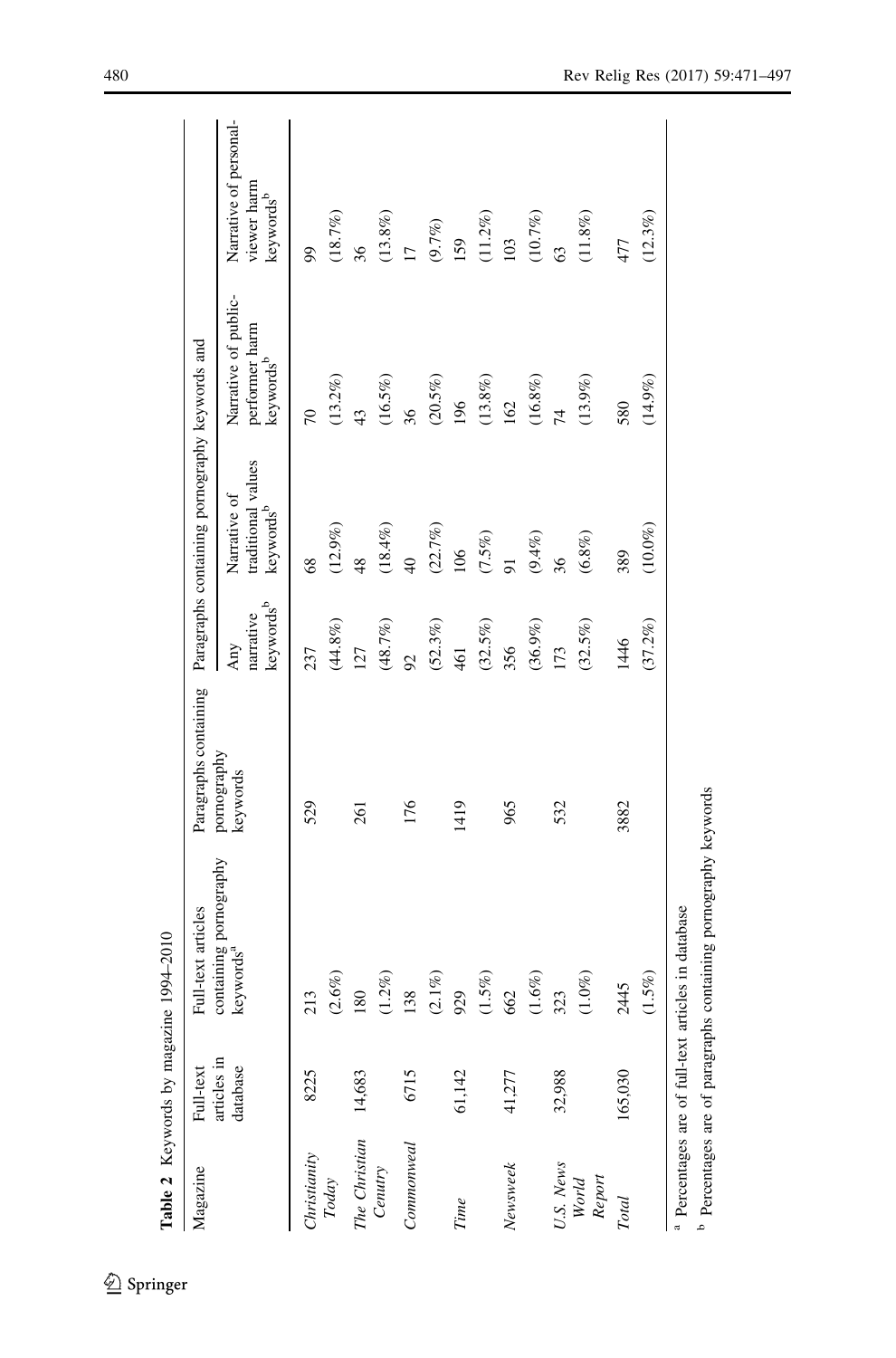magazines between 1994 and 2010. Of these articles, our search identified 2445 articles containing pornography keywords, ranging from a low of 1.0% for U.S. News and World Report to a high of 2.6% for Christianity Today.

Having thus identified these 2445 articles, we subsequently downloaded the full text of these articles and cleaned and formatted them in preparation for further analysis. It was at this point that, similar to the methodology of Thomas' [\(2013](#page-25-0)) study, we decided to shift our focus from articles to paragraphs in order to more specifically examine those portions of text actually containing pornography keywords. This ended up proving essential, because as we later discovered, there was substantial variation in the use of the anti-pornography narratives within these articles such that some demonstrated the exclusive use of only one narrative, while others demonstrated the use of multiple narratives in varying degrees. Paragraphlevel analysis allowed us to obtain an accurate accounting of this variation.

Hence, the fourth column of Table [2](#page-9-0) reports the number of paragraphs containing pornography keywords for each magazine. In total, this led to the identification of 3882 paragraphs containing pornography keywords, ranging from a low of 176 paragraphs for Commonweal to a high of 1419 paragraphs for Time. We, then, analyzed these paragraphs to see if they demonstrated the use of any of the three anti-pornography narratives. To do this, we performed an automated coding process that assigned these paragraphs to narratives based on the potential presence within these paragraphs of keywords corresponding to one or more of the three antipornography narratives. In particular, we reviewed Thomas' [\(2013\)](#page-25-0) study as well as the literature that he cited, and based on this review, we developed three lists of keywords, each corresponding to one of the three narratives. These keywords are listed in Table [1.](#page-8-0) As can be seen there, the number of keywords corresponding to each narrative does vary. This reflects a saturation strategy of attempting to identify as many words as possible that might correspond to each narrative. In particular, we looked for words that were indicative of the distinct ways that each of the three antipornography narratives frames pornography viewing as morally problematic. While we recognize that our approach relies on the use of a somewhat blunt instrument and does not provide the kind of nuanced analysis that Thomas' ([2013\)](#page-25-0) qualitative approach provided, the benefit, of course, was that our coding process allowed for a more consistent and systematic analysis of a much wider range of texts.

By means of this automated coding process, paragraphs were assigned to each of the three anti-pornography narratives. The last four columns of Table [2](#page-9-0) report the results of this process. In particular, the first of these last four columns reports the number of paragraphs containing pornography keywords and any narrative keywords, while the final three columns report the number of paragraphs containing pornography keywords and keywords corresponding to, respectively, the narrative of traditional values, the narrative of public-performer harm, and the narrative of personal-viewer harm. As can be seen in the first of these last four columns, the number of paragraphs containing pornography keywords and any narrative keywords range from a low of 32.5% for both Time and U.S. News and World *Report* to a high of 52.3% for *Commonweal*. Additionally, we note that for each of the three religious magazines, over 40% of paragraphs containing pornography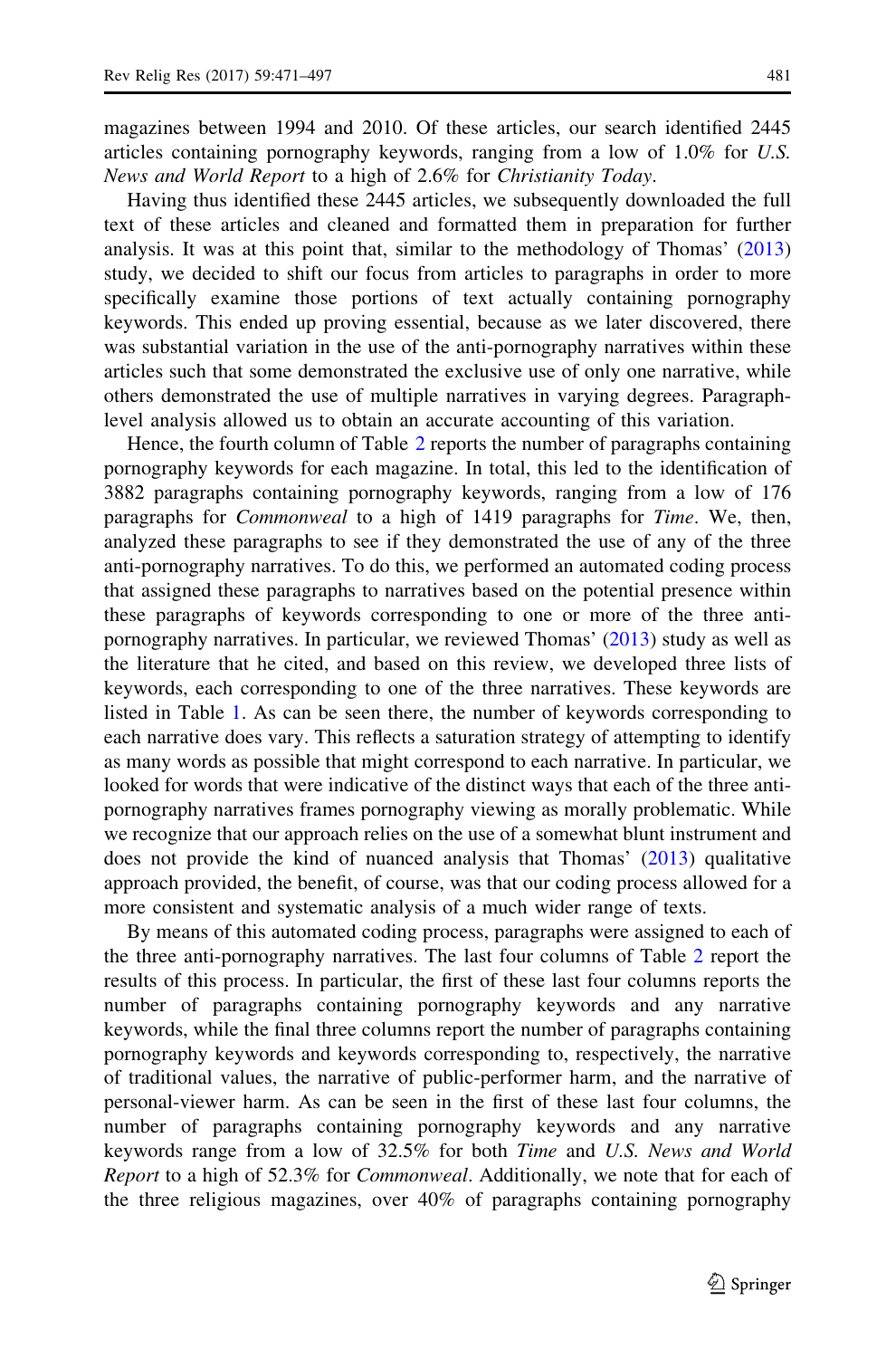keywords also contain narrative keywords, while this is true for less than 40% of each of the three secular magazines.

Although these findings are interesting, the most important findings seen in Table [2](#page-9-0) concern the relative use of the three anti-pornography narratives within each of the three religious magazines. For *Christianity Today*, we find that of paragraphs containing pornography keywords, 18.7% also contain keywords corresponding to the narrative of personal-viewer harm, 13.2% also contain keywords corresponding to the narrative of public-performer harm, and 12.9% also contain keywords corresponding to the narrative of traditional values. This suggests that Christianity Today, and by extension, evangelicalism, has been most likely to use the narrative of personal-viewer harm. For *The Christian Century*, we find that of paragraphs containing pornography keywords, 18.4% also contain keywords corresponding to the narrative of traditional values, 16.5% also contain keywords corresponding to the narrative of public-performer harm, and 13.8% also contain keywords corresponding to the narrative of personal-viewer harm. This suggests that The Christian Century, and by extension, mainline Protestantism, has been most likely to use either the narrative of traditional values or, almost as likely, the narrative of public-performer harm. For *Commonweal*, we find that of paragraphs containing pornography keywords, 22.7% also contain keywords corresponding to the narrative of traditional values, 20.5% also contain keywords corresponding to the narrative of public-performer harm, and 9.7% also contain keywords corresponding to the narrative of personal-viewer harm. This suggests that Commonweal, and by extension, liberal Catholicism, has been most likely to use either the narrative of traditional values or, almost as likely, the narrative of publicperformer harm. Finally, we note that for each of the three secular magazines, the narrative of public-performer has been the most frequently used anti-pornography narrative.

Based then on this variation in the relative use of the three anti-pornography narratives, we find support for Hypothesis 1. In particular, we find an important contrast between *Christianity Today*—where the relative use of the three antipornography narratives has been highest for the narrative of personal-viewer harm and lowest for the narrative of traditional values—and The Christian Century and Commonweal—where the pattern is reversed, and the relative use of the three antipornography narratives has been highest for the narrative of traditional values and lowest for the narrative of personal-viewer harm. Together, these findings suggests that in the contemporary Internet pornography era, evangelicalism has been engaging in a moral framing of pornography that is qualitatively distinct from that of either mainline Protestantism or liberal Catholicism.

# Testing Hypothesis 2: Methods and Findings

To test Hypothesis 2, we measure whether this variation in these religious traditions' relative use of the narrative of personal-viewer harm corresponds to variation in the effect that pornography viewing has on the marital happiness of husbands within these traditions. To do this, we use statistical analysis of the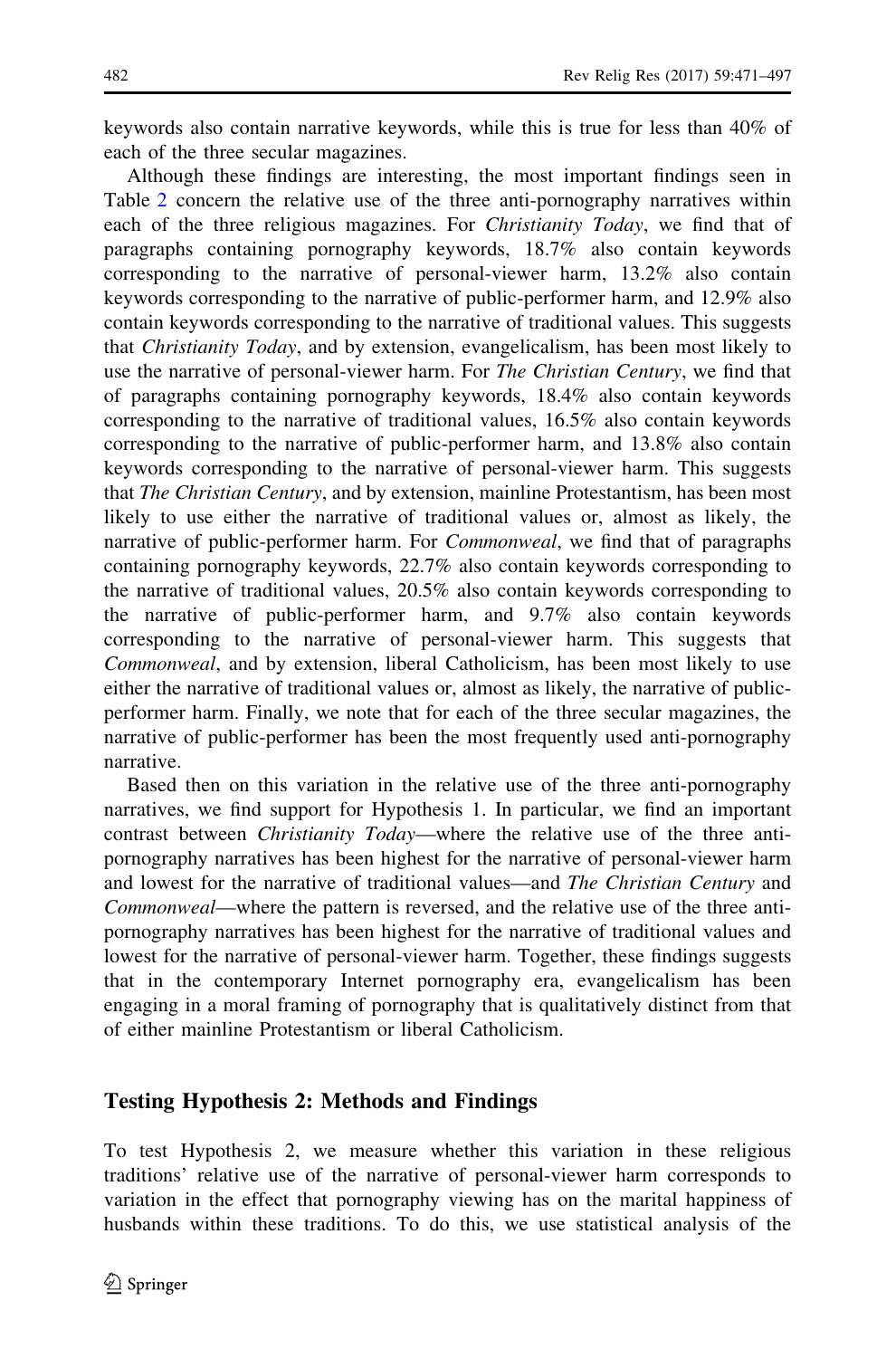General Social Survey (GSS) [\(2014](#page-23-0)). Consistent with our focus on the contemporary Internet pornography era, we again attempt to select the best available data for accurately examining this era. In the case of the GSS, the most recent version of the cumulative dataset allows us to examine the period 1994–2014. Using the well-known RELTRAD coding schema (Steensland et al. [2000\)](#page-25-0), we use two approaches to measure whether different religious traditions can influence the effect that pornography viewing has on the marital happiness of husbands. First, we run separate binary logistic regression models for husbands affiliated with each of the three religious traditions that we have been investigating. Second, we build and run an additional binary logistic regression model that includes all husbands together along with dummy variables and interaction terms for the three religious traditions. Depending on the model, there are between 351 observations (mainline Protestant husbands) and 572 observations (evangelical husbands). In the combined model, which includes all three traditions as well as husbands outside of these traditions, there are 2048 observations. Missing data was handled through listwise deletion.

For all of these models, our dependent variable is a binary measure of marital happiness based on the GSS question, ''Taking things all together, how would you describe your marriage? Would you say that your marriage is very happy, pretty happy, or not too happy?" We transform answers from this question into a binary variable by contrasting ''very happy'' with the other response options. Similarly, our primary independent variable is also a binary measure, this time based on the GSS question, "Have you seen an X-rated movie in the last year?" While we recognize that the wording of this question is not completely ideal since that the X rating is no longer used by the Motion Picture Association of America (Sandler [2001\)](#page-25-0), nonetheless, we think that the popular meaning of this wording is still clear, and this remains the question that continues to be regularly used in GSS research on pornography (e.g., Doran and Price [2014](#page-23-0); Patterson and Price [2012](#page-25-0); Wright [2012,](#page-26-0) [2013\)](#page-26-0).

Consistent then with prior research that has used the GSS to analyze marital happiness (e.g., Corra et al. [2009;](#page-23-0) Doran and Price [2014](#page-23-0); Lee and Ono [2008](#page-24-0)), we control for general happiness and health as well as for a standard set of demographic indicators including age, black, other race, previously divorced, number of children, years of education, income in constant dollars, population size, and U.S. Census region. In order to correct for skewness, we take the natural log of number of children, income, and population size. Additionally, in light of our theorizing, which argues that the effect that pornography viewing has on marital happiness is related to exposure to anti-pornography narratives as they are espoused by different religious traditions, we also control for frequency of religious attendance and strength of religious affiliation.<sup>1</sup> For all of our analyses, we use robust standard errors to account for heteroscedasticity.

Table [3](#page-13-0) reports the results of four models, with the fourth model being built in three blocks. In Models 1, 2, and 3, we report standardized binary logistic regression

<sup>&</sup>lt;sup>1</sup> We also explored including other related control variables such as measures of biblical literalism and sexual attitudes. However, because several of these variables only had limited observations and/or proved to be insignificant and did not substantively change our results, we ultimately chose to maintain a more parsimonious set of control variables.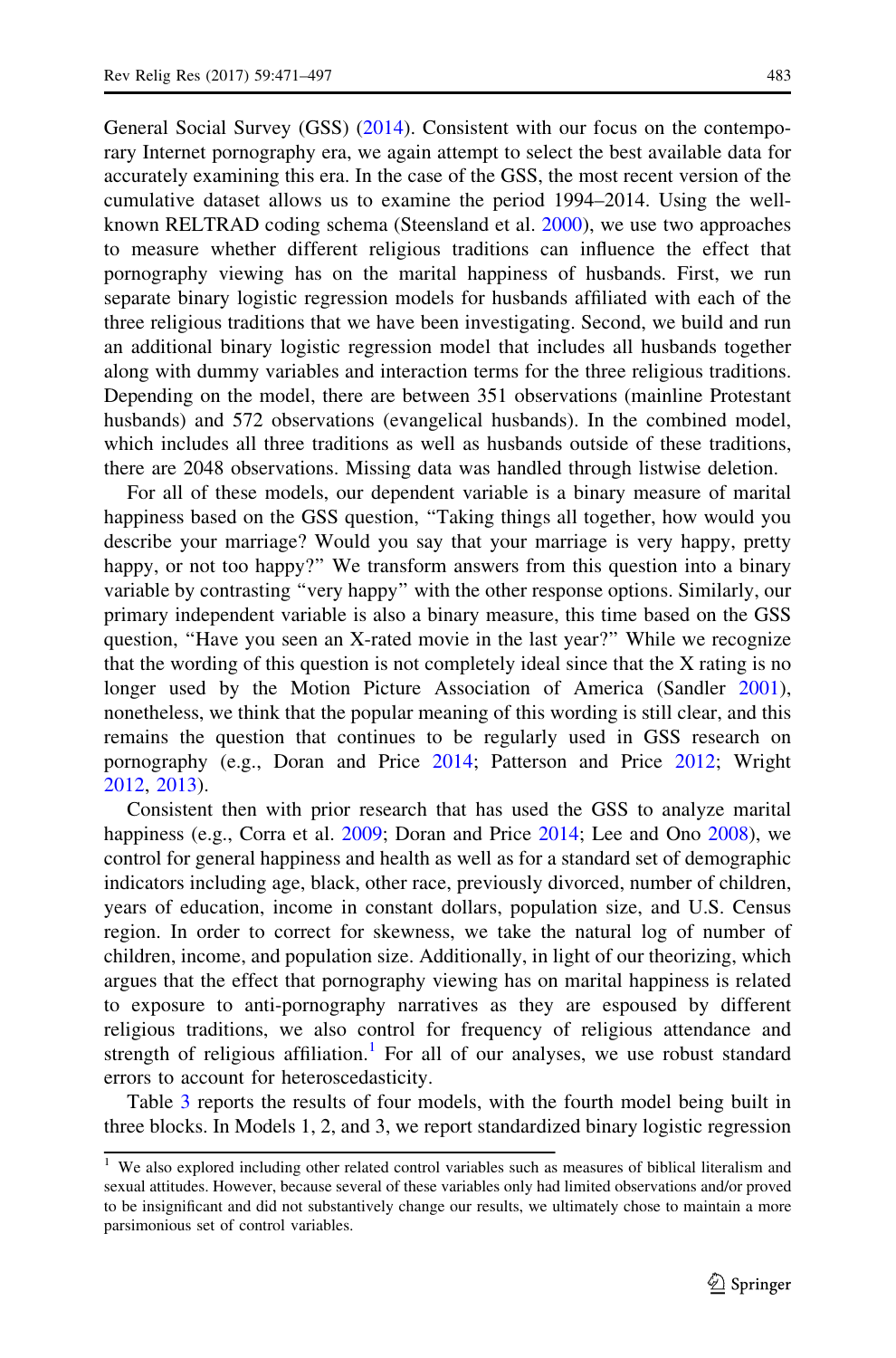<span id="page-13-0"></span>

| promotive children y<br>י אומוני | Model 1                              | Less and the sequence of the control of the control more control in the control of the control of the control of the control of the control of the control of the control of the control of the control of the control of the<br>Model 2 | Model 3                         | ינט⊥<br>Model 4                       |                                                                                 |                                                                                       |
|----------------------------------|--------------------------------------|------------------------------------------------------------------------------------------------------------------------------------------------------------------------------------------------------------------------------------------|---------------------------------|---------------------------------------|---------------------------------------------------------------------------------|---------------------------------------------------------------------------------------|
|                                  | Evangelical<br>husbands<br>$N = 572$ | Mainline Protestant<br>husbands<br>$N = 351$                                                                                                                                                                                             | husbands<br>$N=568$<br>Catholic | All husbands<br>$N = 2048$<br>Block 1 | religious affiliations<br>All husbands plus<br>$N = 2048$<br>Block <sub>2</sub> | All husbands plus religious<br>affiliations and interactions<br>$N = 2048$<br>Block 3 |
| Pornography viewing              | $-611*$                              | .003                                                                                                                                                                                                                                     | $-274$                          | $-0.292*$                             | $-.288*$                                                                        | $-.187$                                                                               |
| General happiness                | $1.543***$<br>(.282)                 | $2.042***$<br>(.356)                                                                                                                                                                                                                     | 8.388<br>(.240)                 | $-695***$<br>(.124)                   | $1.695***$<br>(.125)                                                            | $1.695***$<br>(.204)                                                                  |
|                                  | (.200)                               | (.333)                                                                                                                                                                                                                                   | (.238)                          | (111)                                 | (111)                                                                           | (111)                                                                                 |
| Health                           | .078                                 | $432*$                                                                                                                                                                                                                                   | .066                            | .149                                  | $.150^{\dagger}$                                                                | $151^{\dagger}$                                                                       |
|                                  | (.155)                               | (.203)                                                                                                                                                                                                                                   | (.160)                          | (077)                                 | (077)                                                                           | (077)                                                                                 |
| Age                              | $.007$                               | $.018^{\dagger}$                                                                                                                                                                                                                         | .003                            | $.008^{\dagger}$                      | $.008^{\dagger}$                                                                | $.007$ <sup>†</sup>                                                                   |
|                                  | (.008)                               | (011)                                                                                                                                                                                                                                    | (.009)                          | (.004)                                | (.004)                                                                          | (.004)                                                                                |
| <b>Black</b>                     | $-1.179**$                           | 1.005                                                                                                                                                                                                                                    | .432                            | $-.551**$                             | $-.585***$                                                                      | $-.564**$                                                                             |
|                                  | (459)                                | (.886)                                                                                                                                                                                                                                   | (936)                           | (361.)                                | (.211)                                                                          | (.212)                                                                                |
| Other race                       | .380                                 | .702                                                                                                                                                                                                                                     | .321                            | $.434*$                               | $.446*$                                                                         | $.443*$                                                                               |
|                                  | (.613)                               | (787)                                                                                                                                                                                                                                    | (.329)                          | (211)                                 | (.212)                                                                          | (.213)                                                                                |
| Previously divorced              | $-.287$                              | 410                                                                                                                                                                                                                                      | .183                            | $-.053$                               | $-.064$                                                                         | $-.054$                                                                               |
|                                  | (.231)                               | (.329)                                                                                                                                                                                                                                   | (.289)                          | (.125)                                | (.126)                                                                          | (.126)                                                                                |
| Ln. children                     | $-.104$                              | $-705*$                                                                                                                                                                                                                                  | $-.306$                         | $-.309**$                             | $-.301**$                                                                       | $-.310**$                                                                             |
|                                  | (.225)                               | (290)                                                                                                                                                                                                                                    | (227)                           | (109)                                 | (.109)                                                                          | (.109)                                                                                |
| Education                        | $.090*$                              | .039                                                                                                                                                                                                                                     | $-0.04$                         | $.049*$                               | $.048*$                                                                         | $.047*$                                                                               |
|                                  | (041)                                | (.052)                                                                                                                                                                                                                                   | (.039)                          | (.020)                                | (.020)                                                                          | (.020)                                                                                |
| Ln. income                       | $-.005$                              | $-.390^{\dagger}$                                                                                                                                                                                                                        | 164                             | $-111$                                | $-.108$                                                                         | $-.110$                                                                               |
|                                  | (.113)                               | (.209)                                                                                                                                                                                                                                   | (.161)                          | (.073)                                | (.073)                                                                          | (.073)                                                                                |

**Table 3** Standardized binary logistic regression coefficients for the marital happiness of husbands  $1994-2014$ Table 3 Standardized binary logistic regression coefficients for the marital happiness of husbands 1994–2014

 $\underline{\textcircled{\tiny 2}}$  Springer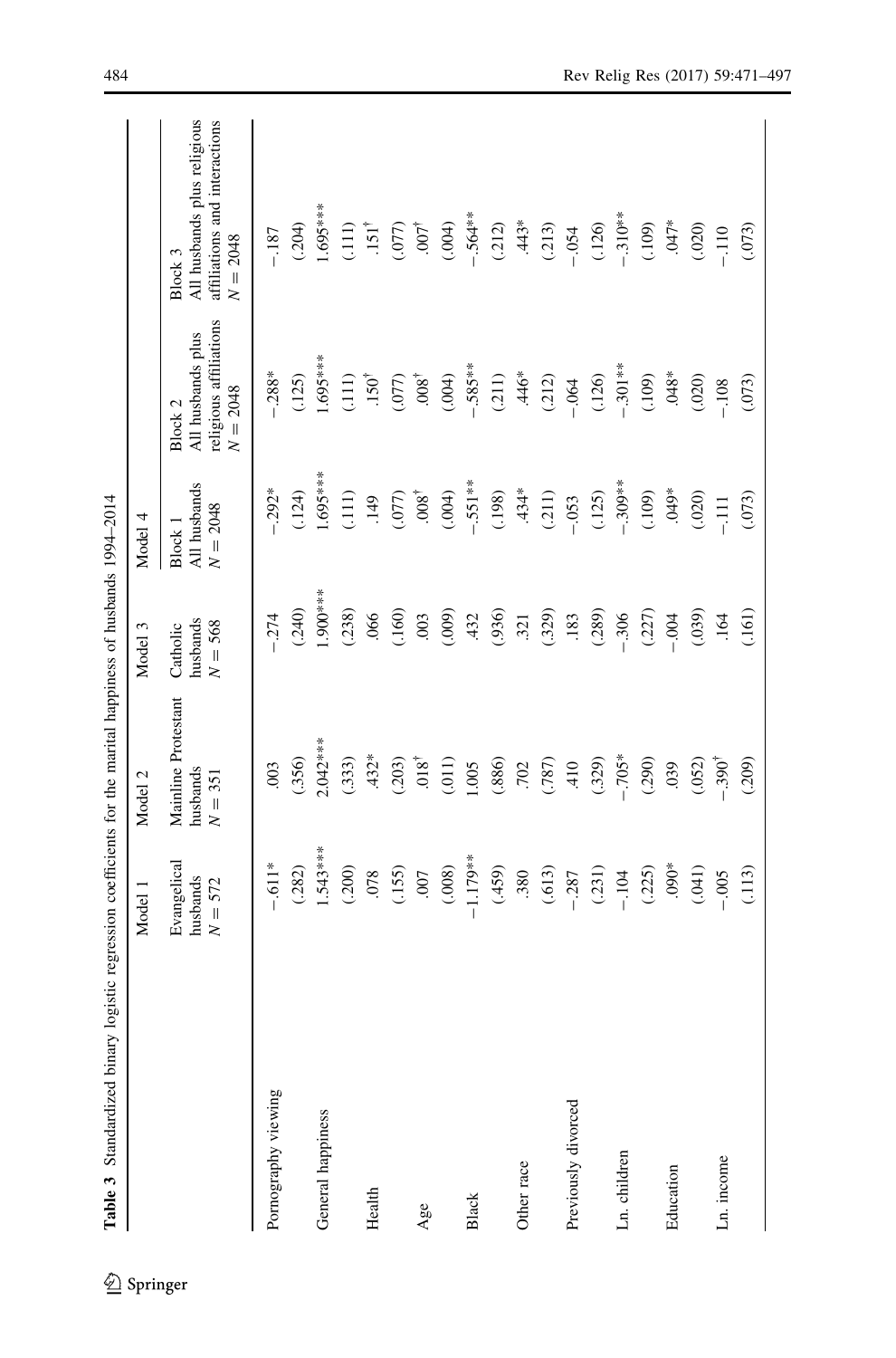|                                 | Model 1                              | Model 2                                      | Model 3                           | Model 4                               |                                                                      |                                                                                       |
|---------------------------------|--------------------------------------|----------------------------------------------|-----------------------------------|---------------------------------------|----------------------------------------------------------------------|---------------------------------------------------------------------------------------|
|                                 | Evangelical<br>husbands<br>$N = 572$ | Mainline Protestant<br>husbands<br>$N = 351$ | husbands<br>$N = 568$<br>Catholic | All husbands<br>$N = 2048$<br>Block 1 | religious affiliations<br>All husbands plus<br>$N = 2048$<br>Block 2 | All husbands plus religious<br>affiliations and interactions<br>$N = 2048$<br>Block 3 |
| Ln. population size             | $-116^{\dagger}$                     | 008                                          | $-0.45$                           | $-0.036$                              | $-.033$                                                              | $-.034$                                                                               |
|                                 | (.063)                               | (.091)                                       | (.058)                            | (030)                                 | (.030)                                                               | (.030)                                                                                |
| Northeast                       | .042                                 | $-1.163**$                                   | $-.032$                           | $-305$ <sup>†</sup>                   | $-.284$ <sup>†</sup>                                                 | $-0.295$ <sup>†</sup>                                                                 |
|                                 | (445)                                | (.452)                                       | (.288)                            | (.165)                                | (.167)                                                               | (.167)                                                                                |
| South                           | .368                                 | $-352$                                       | .120                              | 096                                   | 0.91                                                                 | .084                                                                                  |
|                                 | (.253)                               | (.363)                                       | (.301)                            | (.142)                                | (.142)                                                               | (.143)                                                                                |
| West                            | .315                                 | $-593$                                       | .379                              | $-0.008$                              | $-.014$                                                              | $-.027$                                                                               |
|                                 | (.340)                               | (401)                                        | (.334)                            | (.158)                                | (.159)                                                               | (.159)                                                                                |
| Frequency religious attendance  | $-0.039$                             | $-0.51$                                      | 046                               | $-.012$                               | $-0.01$                                                              | $-.014$                                                                               |
|                                 | (.054)                               | (0.74)                                       | (057)                             | (027)                                 | (.028)                                                               | (.028)                                                                                |
| Strength religious affiliation  | .204                                 | 0.172                                        | 015                               | $.122^{\dagger}$                      | $.127^{\dagger}$                                                     | $.124^{\dagger}$                                                                      |
|                                 | (.147)                               | (199)                                        | (14)                              | (.066)                                | (.067)                                                               | (.067)                                                                                |
| Evangelical                     |                                      |                                              |                                   |                                       | $-.011$                                                              | .135                                                                                  |
|                                 |                                      |                                              |                                   |                                       | (.164)                                                               | (191)                                                                                 |
| Mainline Protestant             |                                      |                                              |                                   |                                       | $-.003$                                                              | $-.015$                                                                               |
|                                 |                                      |                                              |                                   |                                       | (.172)                                                               | (.196)                                                                                |
| Catholic                        |                                      |                                              |                                   |                                       | $-119$                                                               | $-0.097$                                                                              |
|                                 |                                      |                                              |                                   |                                       | (.156)                                                               | (.184)                                                                                |
| Evangelical pornography viewing |                                      |                                              |                                   |                                       |                                                                      | $-.542$ <sup>†</sup>                                                                  |
|                                 |                                      |                                              |                                   |                                       |                                                                      | (.327)                                                                                |
|                                 |                                      |                                              |                                   |                                       |                                                                      |                                                                                       |

Table 3 continued

Table 3 continued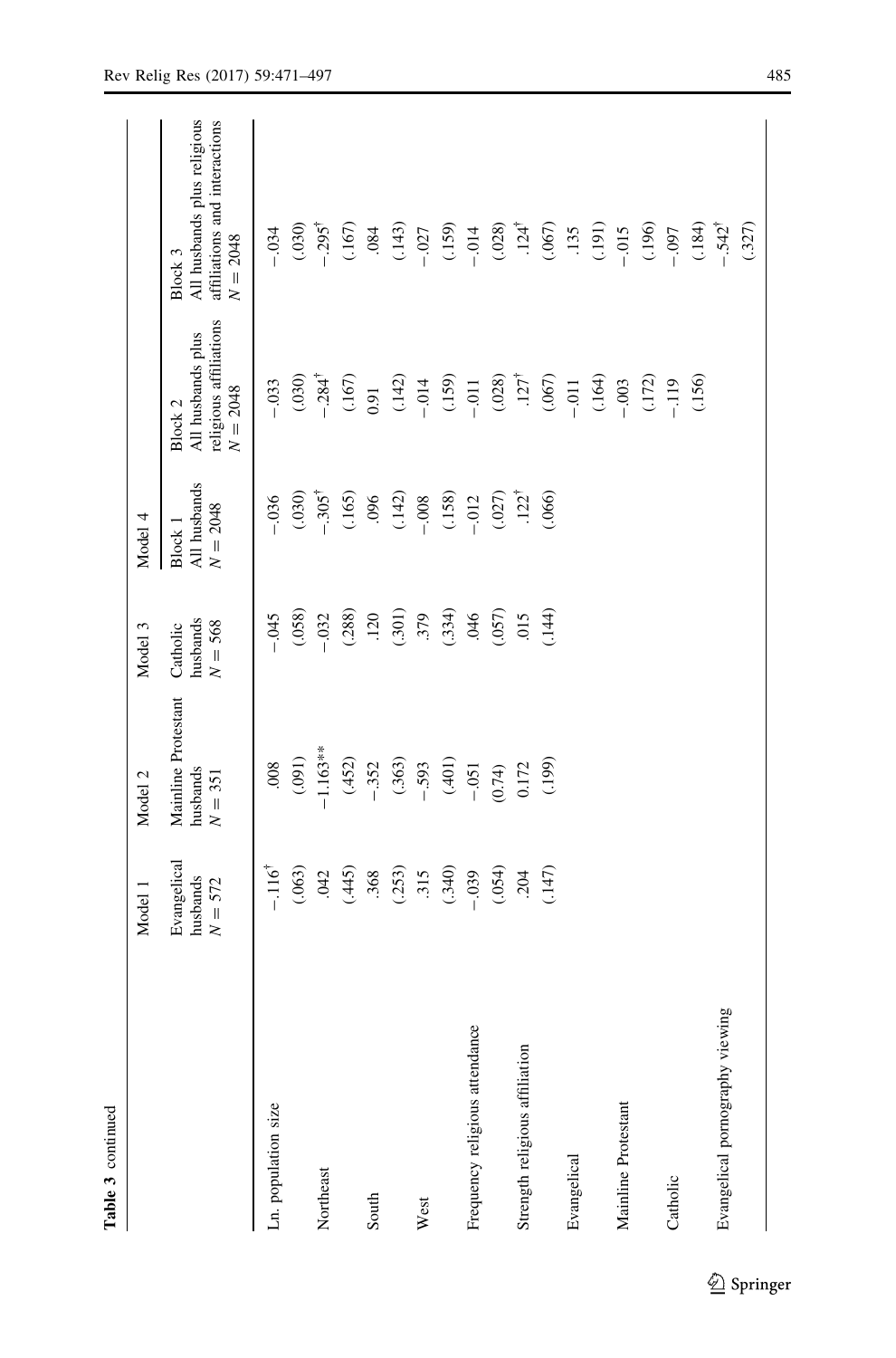|                                         | Model 1                              | Model 2                                      | Model 3                           | Model 4                               |                                                                                 |                                                                                       |
|-----------------------------------------|--------------------------------------|----------------------------------------------|-----------------------------------|---------------------------------------|---------------------------------------------------------------------------------|---------------------------------------------------------------------------------------|
|                                         | Evangelical<br>husbands<br>$N = 572$ | Mainline Protestant<br>husbands<br>$N = 351$ | husbands<br>$N = 568$<br>Catholic | All husbands<br>$N = 2048$<br>Block 1 | religious affiliations<br>All husbands plus<br>$N = 2048$<br>Block <sub>2</sub> | All husbands plus religious<br>affiliations and interactions<br>$N = 2048$<br>Block 3 |
| Mainline Protestant pornography viewing |                                      |                                              |                                   |                                       |                                                                                 | .162                                                                                  |
|                                         |                                      |                                              |                                   |                                       |                                                                                 | (.376)                                                                                |
| Catholic pornography viewing            |                                      |                                              |                                   |                                       |                                                                                 | $-.018$                                                                               |
|                                         |                                      |                                              |                                   |                                       |                                                                                 | (.300)                                                                                |
| Constant                                | $-3.906**$                           | $-2.070$                                     | $-5.707***$                       | $-3.058***$                           | $-3.042***$                                                                     | $-3.028***$                                                                           |
|                                         | (1.336)                              | (1.991)                                      | (1.758)                           | (.765)                                | (.771)                                                                          | (.772)                                                                                |
| Log likelihood                          | $-282.221$                           | $-165.465$                                   | $-272.745$                        | $-1074.101$                           | $-1073.697$                                                                     | $-1071.599$                                                                           |
| Chi square                              | 104.210                              | 48.660                                       | 76.520                            | 294.640                               | 295.170                                                                         | 300.970                                                                               |
| Psuedo R <sup>2</sup>                   | .195                                 | 215                                          | $\frac{18}{1}$                    | .177                                  | .177                                                                            | .179                                                                                  |
| Robust standard errors in parentheses   |                                      |                                              |                                   |                                       |                                                                                 |                                                                                       |

Robust standard errors in parentheses

\*\*\*  $p \le 0.001$ ; \*\*  $p \le 0.01$ ; \*  $p \le 0.05$ ;  $\frac{1}{2}$ RODUST STANDARIC CITOTS ID PARTIFIERS  $p \leq .001$ ; \*\*  $p \leq .01$ ; \*  $p \leq .05$ ;  $\dagger p \leq .1$ 

 $\underline{\textcircled{\tiny 2}}$  Springer

Table 3 continued

Table 3 continued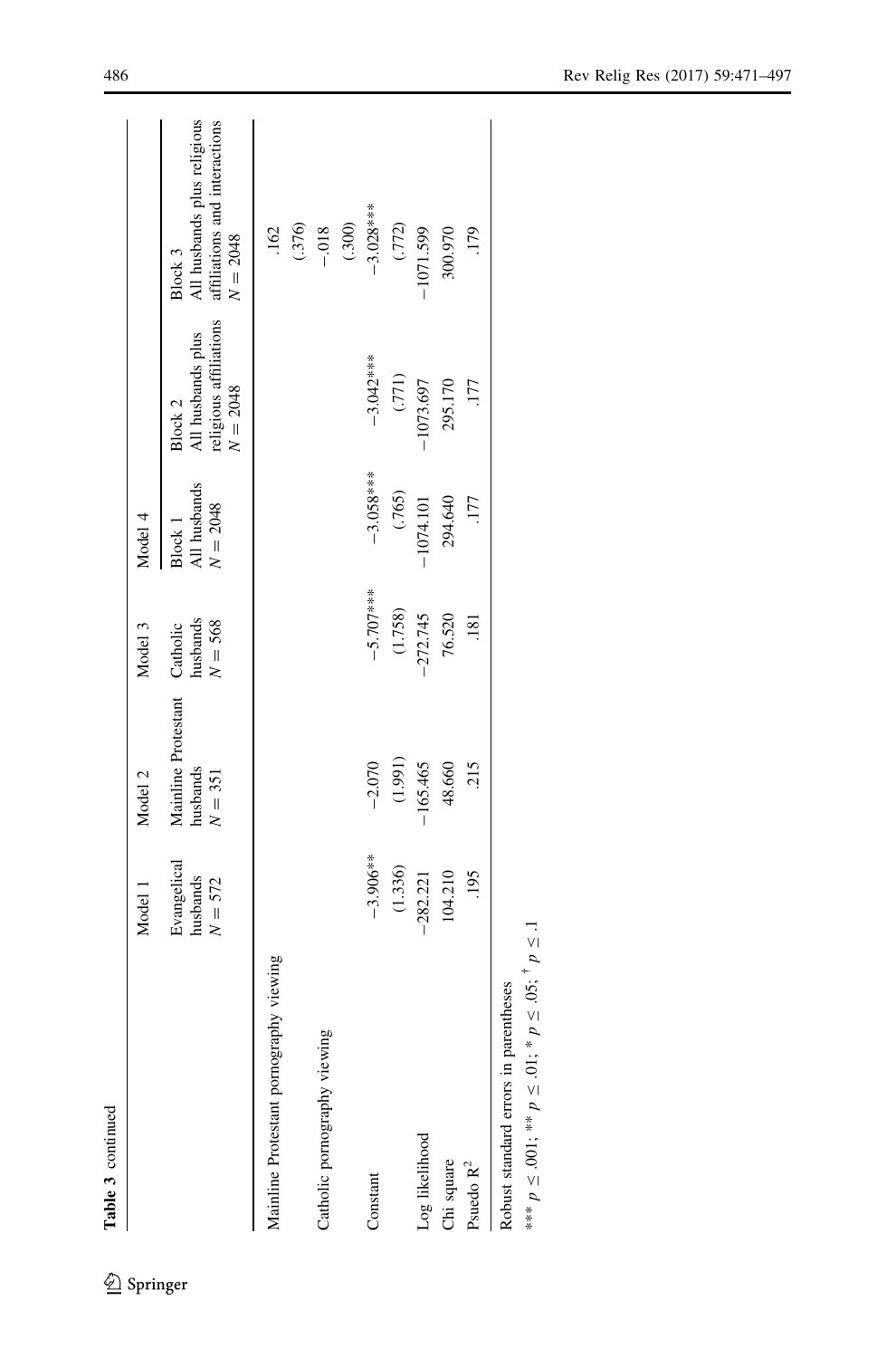coefficients for the marital happiness of husbands affiliated with each of the three religious traditions that we have been investigating, respectively, evangelical husbands, mainline Protestant husbands, and Catholic husbands. The primary independent variable in these models, pornography viewing, shows the effect that having seen an X-rated movie in the last year has on the marital happiness of these husbands. This effect is significant in Model 1, where for evangelical husbands, the standardized regression coefficient of  $-.611$  indicates that having seeing an X-rated movie in the last year reduces the odds of evangelical husbands being very happily married by about 46%. In contrast, Models 2 and 3 show that pornography viewing does not have a significant effect on the marital happiness of either mainline Protestant or Catholic husbands. Together, these findings support Hypothesis 2 in that this variation in the effect that pornography viewing has on the marital happiness of husbands affiliated with these religious traditions corresponds to these traditions' relative use of the anti-pornography narrative of personal-viewer harm.

In Model 4, then, we seek to find additional support for Hypothesis 2 through including all husbands together in a single model. We build this model in three blocks: in Block 1, we report standardized binary logistic regression coefficients for the marital happiness of all husbands together; in Block 2, we add in dummy variables corresponding to these husbands' affiliations with the three religious traditions; and in Block 3, we add in interaction terms in order to evaluate how the effect that pornography viewing has on the marital happiness of husbands is conditioned by these husbands' affiliations with these religious traditions.

In Block 1, we find that pornography viewing has a significant negative effect on the marital happiness of all husbands. Although this effect is not as strong as that seen for only evangelical husbands in Model 1, still, the standardized regression coefficient of  $-.292$  indicates that having seen an X-rated movie in the last year reduces the odds of all husbands being very happily married by about 25%. In Block 2, we find that when we add in dummy variables corresponding to these husbands' affiliations with the three religious traditions, the effect that pornography viewing has on the marital happiness of husbands remains significant and only changes minimally. In Block 3, though, we find that when we add in the interaction terms, the effect that pornography viewing has on the marital happiness of husbands is no longer significant. At the same time, we find that one of the interaction terms—that for evangelical pornography viewing—is indicated as being significant.

At first glance, this might be interpreted as lending additional support for Hypothesis 2. However, it is important to note that both in general (Brambor, Clark, and Golder [2006\)](#page-23-0) and especially for nonlinear models like ours (Ai and Norton [2003;](#page-22-0) Berry, DeMeritt, and Esarey [2010](#page-22-0)), interaction terms should not be interpreted in the same way as conventional additive terms, and  $p$  values alone cannot be used to evaluate the statistical significance of an interaction term (Hamman, Gleason, and DiStefano [2014](#page-24-0)). Indeed, while conventional additive terms are typically interpreted through holding all other values at their means, the appropriate interpretation of interaction terms requires that their constituent variables be allowed to vary simultaneously (Brambor et al. [2006](#page-23-0); Hamman et al. [2014\)](#page-24-0). To this end, we cannot rely on  $p$  values to determine statistical significance;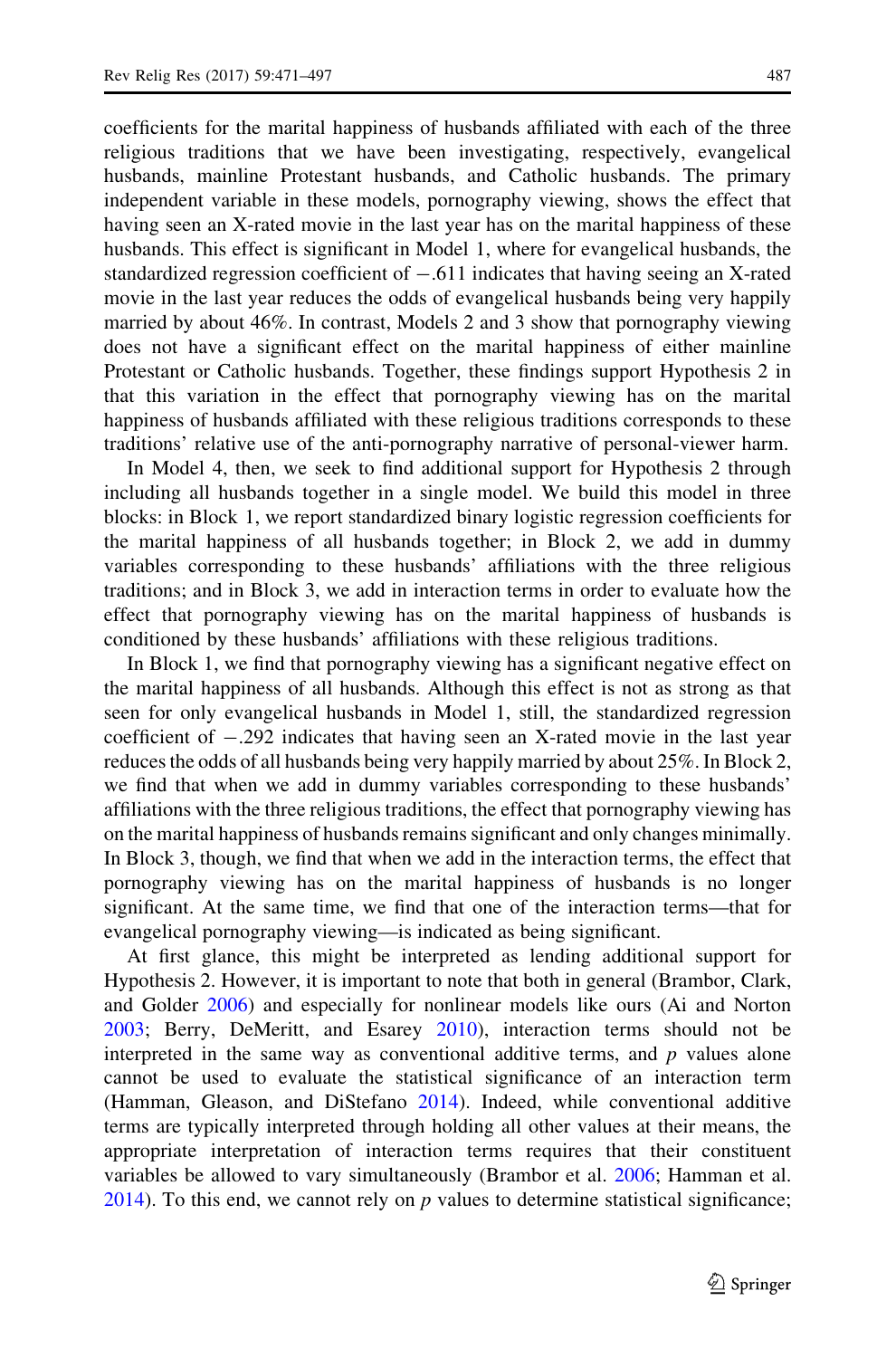<span id="page-17-0"></span>rather interaction terms must be evaluated in a graphical manner in order to assess their statistical significance.

Accordingly, in order to interpret the interaction terms in Block 3, we evaluate the significance of these terms using marginal effect plots that illustrate how the effect that pornography viewing has on the marital happiness of husbands is conditioned by these husbands' affiliations with the three religious traditions. In particular, Figs. 1, 2, and [3,](#page-18-0) illustrate the marginal effects of either having or not having an affiliation with each of these traditions, respectively, an evangelical affiliation, a mainline Protestant affiliation, and a Catholic affiliation. For each of



Fig. 1 Marginal effect of pornography viewing on the marital happiness of husbands as conditioned by evangelical affiliation 1994–2014



Fig. 2 Marginal effect of pornography viewing on the marital happiness of husbands as conditioned by mainline Protestant affiliation 1994–2014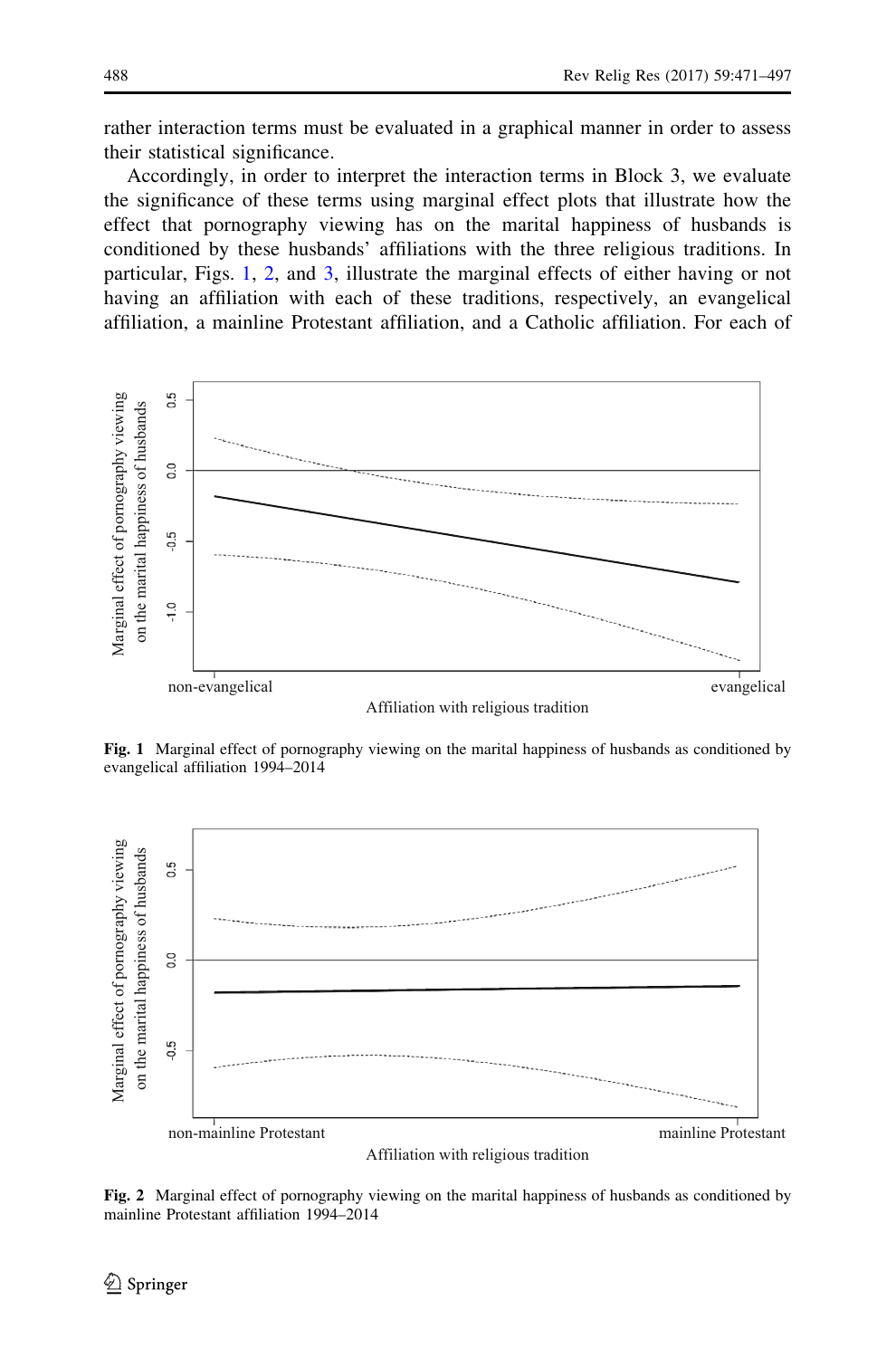<span id="page-18-0"></span>

Fig. 3 Marginal effect of pornography viewing on the marital happiness of husbands as conditioned by Catholic affiliation 1994–2014

these figures, the x-axis displays our conditioning variable (affiliation with a religious tradition), while the y-axis displays the marginal effect of our primary independent variable on our dependent variable (the marginal effect that pornography viewing has on the marital happiness of husbands). The solid lines that run across these plots at a moderate to slight angle illustrate how the marginal effects of pornography viewing on the marital happiness of husbands are conditioned by these husbands' religious affiliations. The surrounding dashed lines indicate 95% confidence intervals. If the solid line  $y = 0$  is included within a confidence interval, the corresponding marginal effect is indistinguishable from 0 and that particular interaction is not significant at that particular level of the conditioning variable (Brambor et al. [2006;](#page-23-0) Hamman et al. [2014\)](#page-24-0). However, if  $y = 0$  is excluded from the confidence bands, we can conclude that the interaction term is significant at that particular value of the interaction.

In Fig. [1,](#page-17-0) we find that for a non-evangelical religious affiliation, the marginal effect that pornography viewing has on the marital happiness of husbands is not significant because the confidence interval includes  $y = 0$ . However, for an evangelical religious affiliation, the marginal effect that pornography viewing has on the marital happiness of husbands is negative and significant because the confidence interval does not include  $y = 0$ . This demonstrates that the negative impact of pornography is contingent on an evangelical religious affiliation. This is further buttressed by both Figs. [2](#page-17-0) and 3, where we find that the marginal effects that pornography viewing have on the marital happiness of husbands are not significant under any conditions for either mainline Protestant or Catholic affiliations as  $y = 0$ is always inside the 95% confidence band.

To summarize, the findings from the marginal effect plots indicate that only the interaction term for evangelical pornography viewing is ever significant and within that interaction term only for evangelicals and not for non-evangelicals. This, in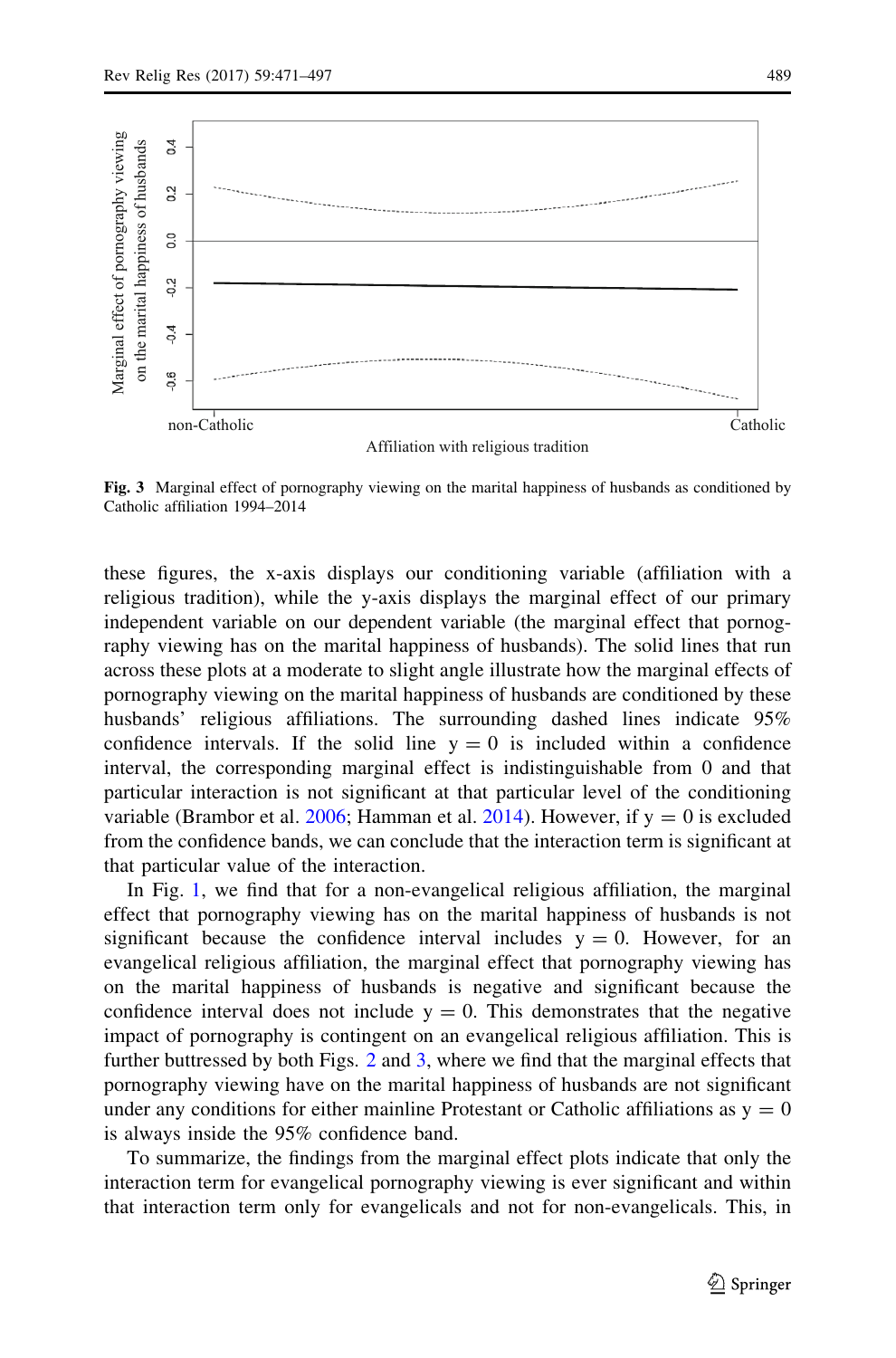turn, is consistent with the findings from Models 1, 2, and 3, and further indicates that the effect that pornography viewing has on marital happiness can be negative and significant, but in terms of religious affiliation, only for evangelical husbands and not for either mainline Protestant or Catholic husbands. Together, then, we find that this variation supports Hypothesis 2. To the degree that in the contemporary Internet pornography era, different religious traditions have varied in their relative use of the anti-pornography narrative of personal-viewer harm, the effect that pornography viewing has on the marital happiness of husbands within these traditions has varied accordingly.

# **Discussion**

The support that we find for Hypotheses 1 and 2 is consistent with our proposal that meso-level anti-pornography narratives can influence micro-level pornographyeffect scripts and, in turn, influence the effect that pornography viewing has on the marital happiness of husbands. More broadly, we not only find support for our particular proposal, but we also find support for our more general claim that mesolevel moral narratives can influence micro-level moral scripts and, in turn, influence micro-level outcomes. While the results of our mixed methods design and the correspondence that we find between our content analysis and statistical analysis should not be interpreted in a definitive manner—and while we recognize that in some ways our results are more suggestive than conclusive—still, our findings do clearly support our theorizing. Evangelicalism, which has been the religious tradition most likely to communicate the message that pornography viewing is harmful to marriages is also the only religious tradition for which we find any evidence that this is true. That being said, three potential critiques should be considered.

First, some persons may have reservations about our mixed methods design. In particular, some might wonder, are our content analysis and statistical analysis really getting at the same thing? Are they actually connected in a meaningful and legitimate manner? On the one hand, we have been investigating anti-pornography narratives as they have been used within religious magazines representing different religious traditions. On the other hand, we have been investigating the marital happiness of husbands also representing these different traditions. Some might wonder, then, whether we are making the unwarranted assumption that these particular husbands have read or at least somehow been influenced by these particular magazines. We are not. Rather, what we are assuming is that the relative use of the anti-pornography narratives within these magazines likely represents their relative use within the congregations and religious communities with which these husbands have been affiliated.

Second, some persons may have concerns about our proposed causal chain. In particular, some might point out that although our causal chain posits three different constructs, we only measure the first and the last. That is, while we measure the predominance of the anti-pornography narratives of different religious traditions, and while we measure the effect that pornography viewing has on the marital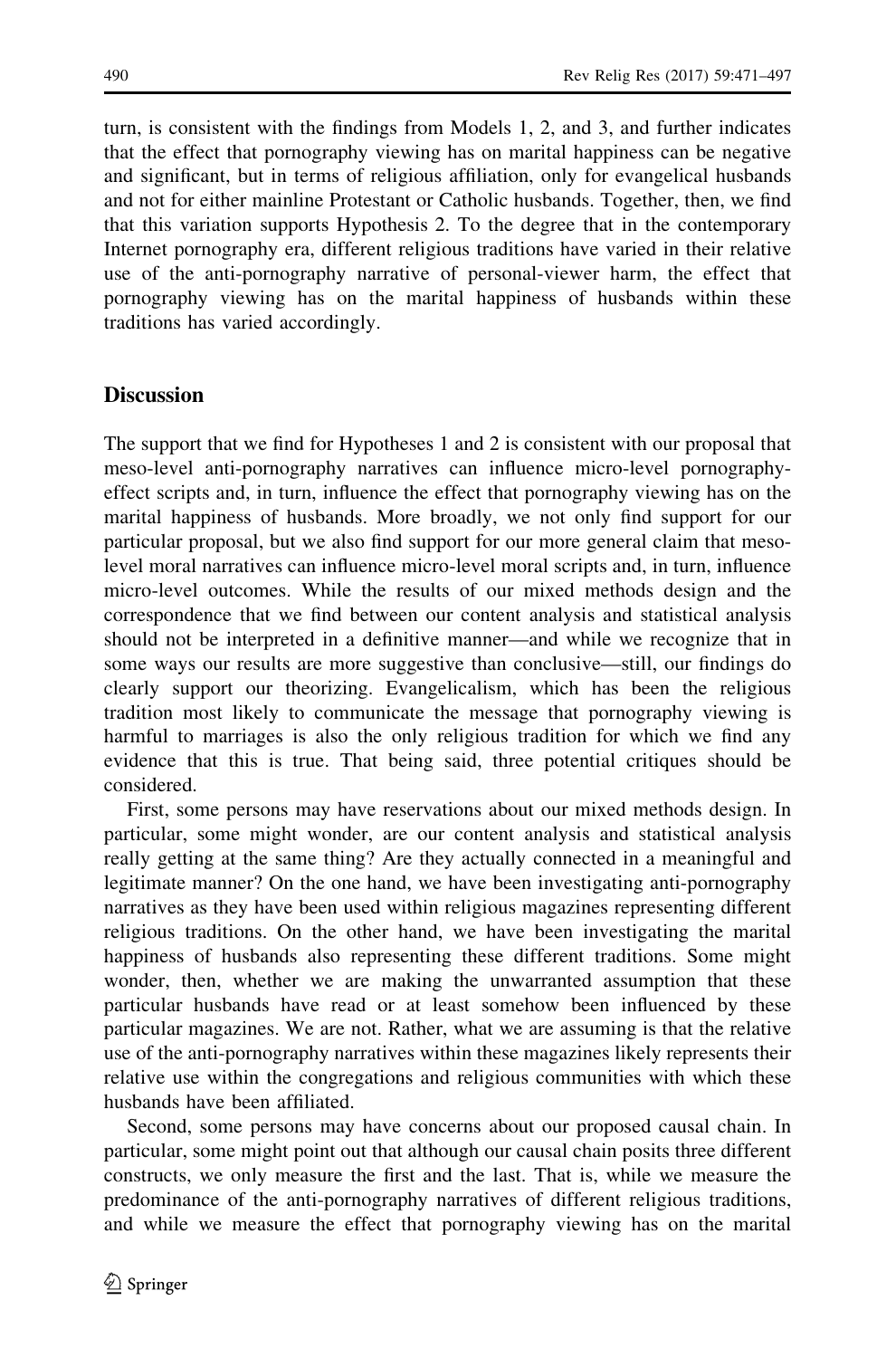happiness of husbands within these traditions, we do not actually measure the content of the pornography-effect scripts that we theorize as the middle link in this chain. Obviously, our proposal would be stronger if we were able to do this. Unfortunately, such data simply does not exist. Although we are aware of one study that addresses how men think about the ways that their pornography viewing may affect their future marriages (Olmstead et al.  $2013$ ), we are not aware of any research that relates pornography-effect scripts to religion or religious affiliation.

Instead, we note that the first author of this article is currently engaged in the preparatory stages of just this kind of research, and we thus hope to be able to revisit our proposal with additional data at a later point. Such data will not only be valuable for addressing our particular proposal, but also for thinking more generally about how it is that meso-level moral narratives can become instantiated and personalized at the micro level. An additional benefit of this kind of data would be the opportunity to bring further clarity to the long-standing debate about the directionality of the relationship between pornography viewing and marital happiness—that is, whether under certain circumstances, pornography viewing is more likely to lead to reduced marital happiness, or whether reduced marital happiness is more likely to lead to pornography viewing. Consistent with the majority of the literature (e.g., Manning [2006;](#page-24-0) Perry [2016a](#page-25-0); see Lambert et al. [2012\)](#page-24-0) our theorizing is in line with the former; however, further clarification is needed (Willoughby et al. [2015](#page-26-0)).

Third, some persons may have questions about our selection of religious magazines. In particular, some might question our singular use of Commonweal as our only Catholic magazine. Along these lines, we recognize that although Commonweal does a good job of representing a more liberal Catholic perspective, it certainly would have been ideal if we had been able to obtain the full text of other Catholic magazines. If we had been able to do this, we might have, for instance, discovered that an analysis of other Catholic magazines demonstrated a different pattern of relative use of the three anti-pornography narratives, which, in turn, could have led us to somewhat different conclusions regarding our proposal. However, that being said, the fact that our GSS analysis indicates that there is not a significant relationship between pornography viewing and marital happiness for Catholics husbands as a whole leads us to think that even if we had obtained somewhat different results from other Catholic magazines, such results would have been unlikely to change our overall assessment of our proposal.

Finally, similar to these data limitations, we also note that we would have especially liked to have included Mormon (LDS) husbands in our research. The LDS have a long and vocal tradition of opposing pornography (Sumerau and Cragun [2015a](#page-25-0), [b\)](#page-25-0), and it certainly would have been interesting to see whether their thinking and experiences with pornography correspond to the expectations of our proposal. Unfortunately, we were unable to obtain full-text access for the relevant LDS publications. Additionally, the comparatively small number of LDS husbands in the GSS would have been prohibitive. Together, these data limitations collectively point to the need for ongoing research, not only in terms of the methods that we have used in the article, but as just suggested, also in terms of other methods that could produce greater insights into how husbands (as well as wives and others) internalize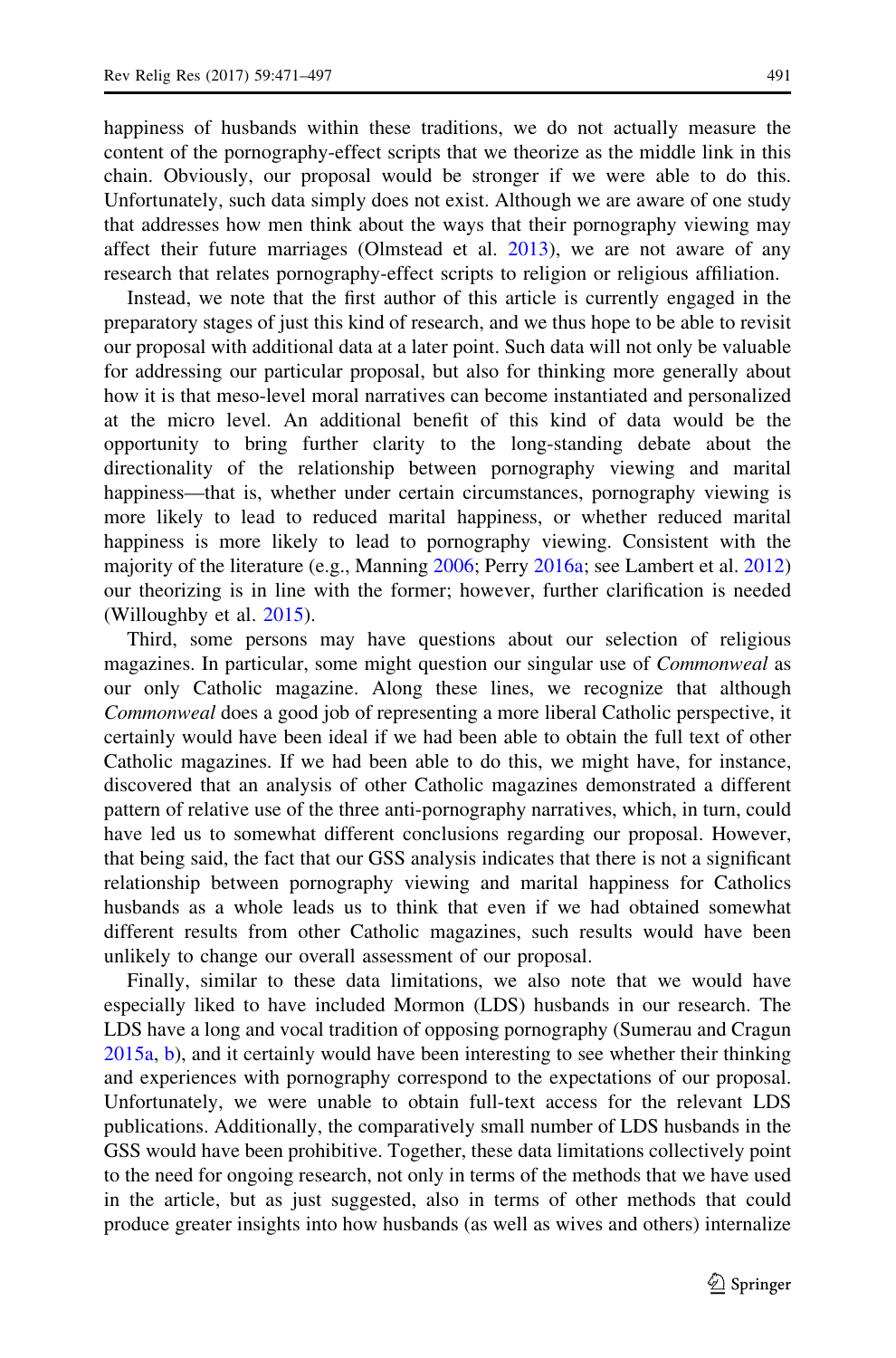meso-level messages about pornography and then experience outcomes related to those messages.

### **Conclusions**

Our theorizing and findings are important for five reasons.

First, our research addresses a long-standing sociological interest in the connection between macro-level norms and values, and micro-level behaviors and outcomes (Durkheim [1915](#page-23-0); Goffman [1959;](#page-23-0) Parsons [1951;](#page-25-0) Weber [1930](#page-26-0)). However, unlike most research on morality that postulates an ambiguous connection between the macro and the micro (Firat and McPherson [2010\)](#page-23-0), our research demonstrates the central role that meso-level structures can play in both reifying macro-level norms and values while also influencing micro-level behaviors and outcomes. As such, our research helps address what has been increasingly perceived as a gap in the sociology of morality literature (Hitlin and Vaisey [2013\)](#page-24-0).

Second, instead though of focusing on how morality can influence individual behaviors, our research focuses on how morality can influence individual outcomes, independently of those behaviors. In our case, this means that instead of focusing on how morality can influence a husband's pornography viewing, our research focuses on how morality can influence the effect that his pornography viewing has on his marital happiness. This is important because it suggests that some effects of morality may be substantially unrecognized, such that even though different individuals may engage in the same behaviors, they may experience different outcomes.

Third, our research demonstrates how Merton's [\(1948](#page-24-0)) notion of the selffulfilling prophecy can be simultaneously applied to both the micro and the meso levels. On the one hand, our research suggests that if a husband thinks that his pornography viewing is going to reduce his marital happiness, such viewing likely will. On the other hand, our research suggests that if a religious tradition thinks that the pornography viewing of its members is going to reduce the marital happiness of its members, such viewing likely will. The latter is especially important because it suggests that moral narratives can take on a life of their own and actually produce their own outcomes. This, in turn, has implications for topics beyond pornography. For example, if a religious tradition teaches that having an abortion will lead to personal regret, it would not be surprising if members who do have abortions, do indeed experience such regret. One can imagine similar arguments for topics like homosexuality as well as activities like drinking and gambling. In each case, the potential exists that what a religious tradition teaches about these behaviors could lead to outcomes that are independent of the behaviors themselves.

Fourth, our research directly speaks to the sociology of religion and to the ways that religious elites can influence both individual and collective outcomes. While much of the this type of research has looked at how religious elites can shape political opinions (e.g., Djupe and Gilbert [2003\)](#page-23-0) or influence lifestyle outcomes such as fertility rates (e.g., McQuillan [2004](#page-24-0)) or health behaviors (e.g., Lumpkins et al. [2013\)](#page-24-0), our research is valuable along these lines not so much because of the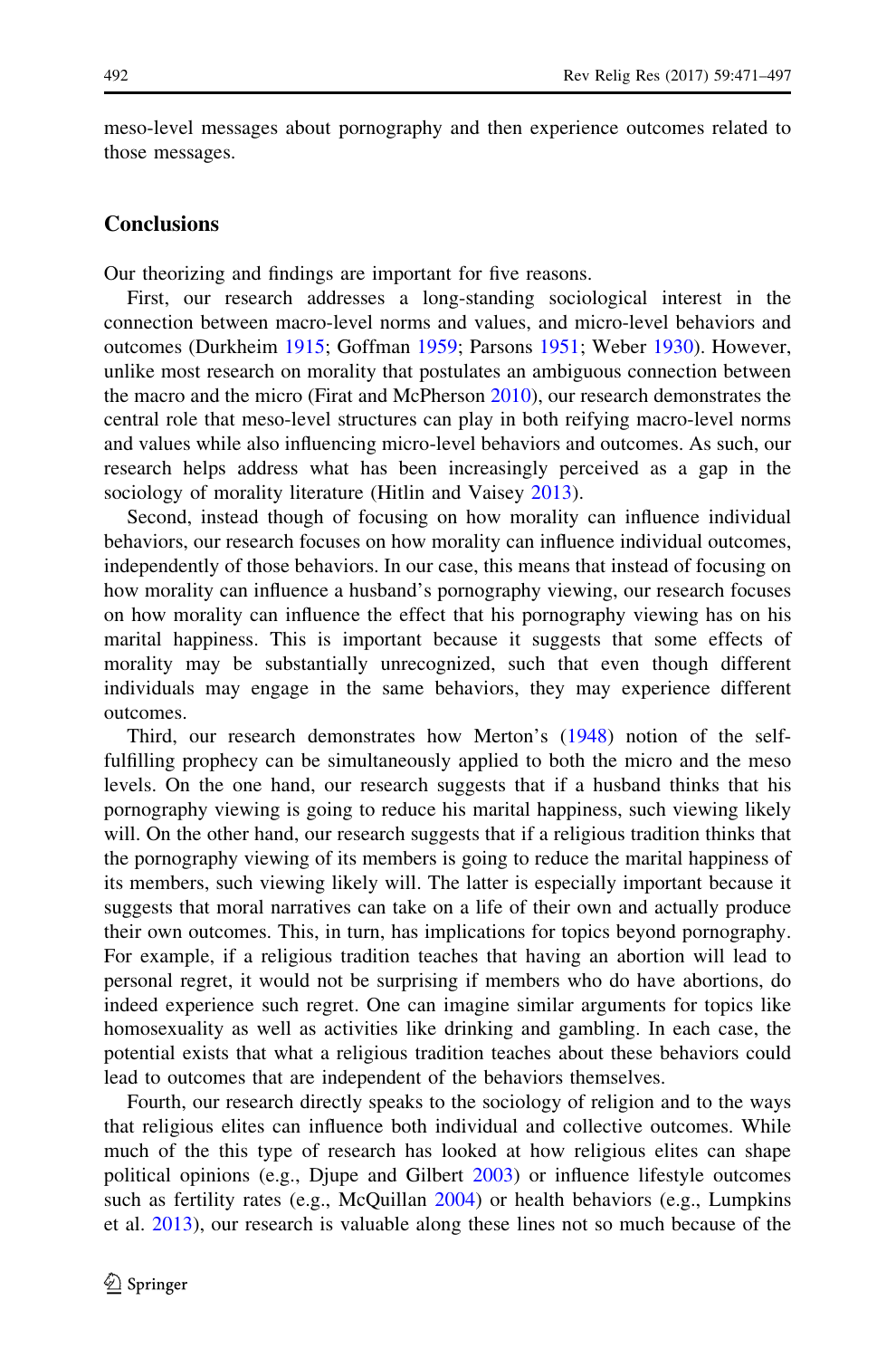<span id="page-22-0"></span>particular outcome that we study (marital happiness), but instead because we propose a specific set of mechanisms that explain step by step how religious elites can actually influence this outcome. In doing so, our research illuminates the need for additional research regarding both similar and different pathways through which religious elites can exercise their influence.

Finally, fifth, our research offer important contexts and caveats to the socialpsychological framing of how pornography viewing can affect marital happiness. While much of the debate about marriage and pornography has often been framed in terms of naturalized assumptions regarding whether pornography viewing is either good for (e.g., Benjamin and Tlusten 2010; Grov et al. [2011](#page-23-0)) or bad for (e.g., Doran and Price [2014](#page-23-0); Manning [2006](#page-24-0)) marriages, our research joins a growing perspective (e.g., Daneback et al. [2009;](#page-23-0) Maddox et al. [2011;](#page-24-0) Perry [2016a](#page-25-0); Perry and Snawder [2017;](#page-25-0) Resch and Alderson [2013](#page-25-0); Willoughby et al. [2015](#page-26-0)) in arguing that the assumptions that couples have about pornography viewing can substantially influence the effect that pornography viewing has on their marriages.

In sum, our research supports our claim that meso-level moral narratives can influence micro-level moral scripts and, in turn, influence micro-level outcomes. What religious elites think, say, and teach—it matters. Moral narratives are powerful, and whether people know it or not, moral narratives can have real world effects on their lives.

Acknowledgements The authors thank the following persons for their helpful comments and suggestions: Jim Aho, Candace Christensen, Gesine Hearn, Dan Olson, Trina Running, Jim Stoutenborough, Laura Thomas, and three anonymous reviewers.

## References

- Abend, Gabriel. 2008. Two main problems in the sociology of morality. *Theory and Society* 37 (2): 87–125. doi:[10.1007/s11186-007-9044-y.](http://dx.doi.org/10.1007/s11186-007-9044-y)
- Ai, Chunrong, and Edward C. Norton. 2003. Interaction terms in logit and probit models. Economics Letters 80 (1): 123–129. doi[:10.1016/S0165-1765\(03\)00032-6](http://dx.doi.org/10.1016/S0165-1765(03)00032-6).
- American Theological Library Association. 2011. ATLA Religion Database. [http://www.atla.com/.](http://www.atla.com/)
- Benjamin, Orly, and Dmitry Tlusten. 2010. Intimacy and/or degradation: Heterosexual images of togetherness and women's embracement of pornography. Sexualities 13 (5): 599–623. doi[:10.1177/](http://dx.doi.org/10.1177/1363460710376492) [1363460710376492.](http://dx.doi.org/10.1177/1363460710376492)
- Beres, Melanie A., Edward Herold, and Scott B. Maitland. 2004. Sexual consent behaviors in same-sex relationships. Archives of Sexual Behavior 33 (5): 475–486. doi:[10.1023/B:ASEB.0000037428.](http://dx.doi.org/10.1023/B:ASEB.0000037428.41757.10) [41757.10.](http://dx.doi.org/10.1023/B:ASEB.0000037428.41757.10)
- Bergner, Raymond M., and Ana J. Bridges. 2002. The significance of heavy pornography involvement for romantic partners: Research and clinical implications. Journal of Sex and Marital Therapy 28 (3): 193–206. doi:[10.1080/009262302760328235](http://dx.doi.org/10.1080/009262302760328235).
- Berry, William D., Jacqueline H.R. DeMeritt, and Justin Esarey. 2010. Testing for interaction in binary logit and probit models: Is a product term essential? American Journal of Political Science 54 (1): 248–266. doi:[10.1111/j.1540-5907.2009.00429.x](http://dx.doi.org/10.1111/j.1540-5907.2009.00429.x).
- Beyerlein, Kraig, and Stephen Vaisey. 2013. Individualism revisited: Moral worldviews and civic engagement. Poetics 41 (4): 384–406.
- Blair-Loy, Mary. 2001. Cultural constructions of family schemas: The case of women finance executives. Gender and Society 15 (5): 687–709. doi[:10.1177/089124301015005004](http://dx.doi.org/10.1177/089124301015005004).
- Braithwaite, Scott R., Gwen Coulson, Krista Keddington, and Frank D. Fincham. 2015. The influence of pornography on sexual scripts and hooking up among emerging adults in college. Archives of Sexual Behavior 44 (1): 111–123. doi:[10.1007/s10508-014-0351-x](http://dx.doi.org/10.1007/s10508-014-0351-x).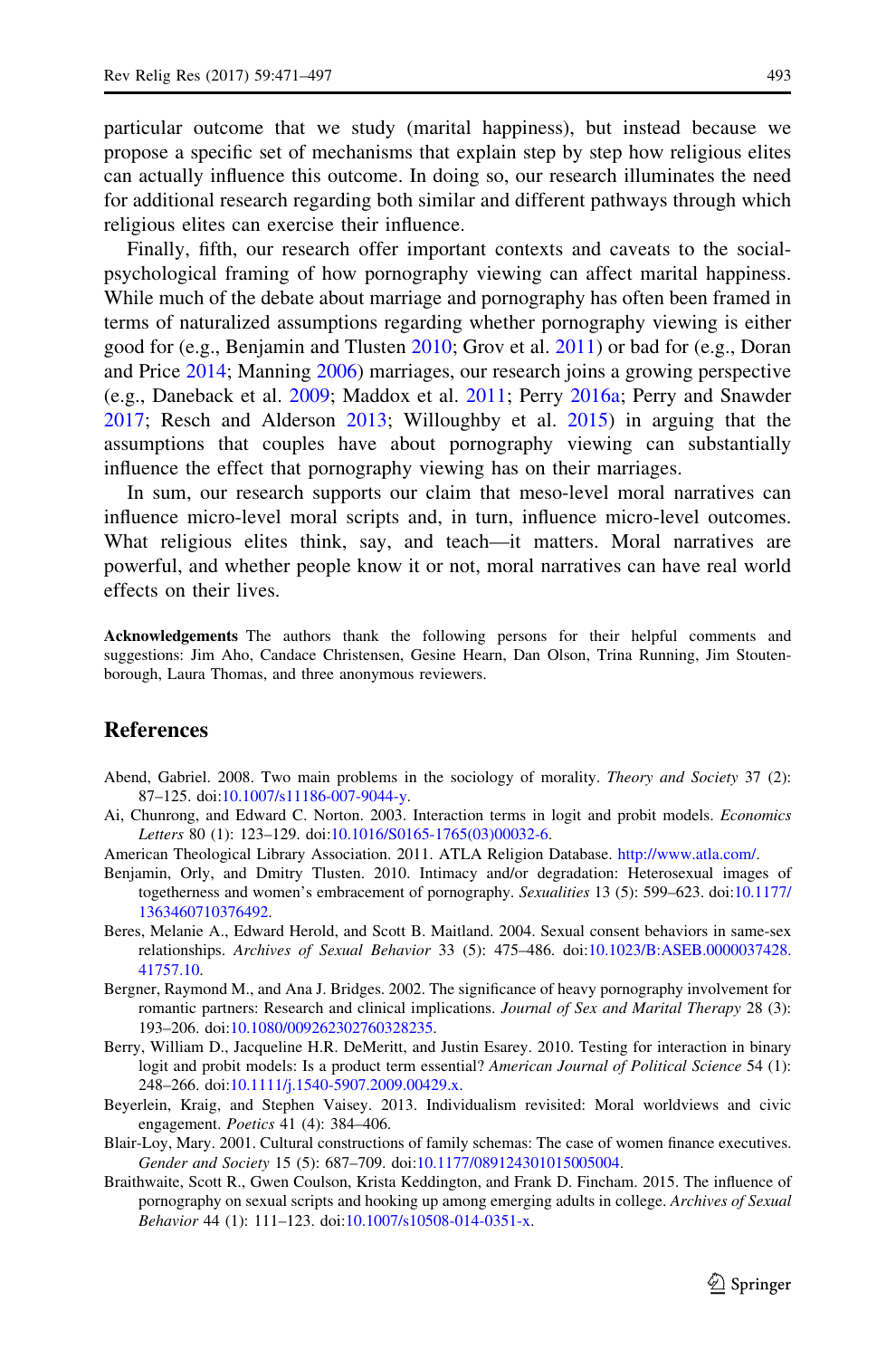- <span id="page-23-0"></span>Brambor, Thomas, William Roberts Clark, and Matt Golder. 2006. Understanding interaction models: Improving empirical analyses. Political Analysis 14 (1): 63–82. doi[:10.1093/pan/mpi014](http://dx.doi.org/10.1093/pan/mpi014).
- Brett, Edward T. 2002. The U.S. Catholic press on Guatemala. Journal of Church and State 44 (1): 115–134. doi:[10.1093/jcs/44.1.115.](http://dx.doi.org/10.1093/jcs/44.1.115)
- Bronstein, Carolyn. 2011. Battling pornography: The American feminist anti-pornography movement, 1976–1986. New York: Cambridge University Press.
- Buzzell, Timothy. 2005. Demographic characteristics of persons using pornography in three technological contexts. Sexuality and Culture 9 (1): 28–48. doi:[10.1007/BF02908761](http://dx.doi.org/10.1007/BF02908761).
- Byers, E. Sandra. 1996. How well does the traditional sexual script explain sexual coercion? Review of a program of research. Journal of Psychology and Human Sexuality 8 (1–2): 7–25. doi[:10.1300/](http://dx.doi.org/10.1300/J056v08n01_02) [J056v08n01\\_02.](http://dx.doi.org/10.1300/J056v08n01_02)
- Caughlin, John P., Ted L. Huston, and Renate M. Houts. 2000. How does personality matter in marriage? An examination of trait anxiety, interpersonal negativity, and marital satisfaction. Journal of Personality and Social Psychology 78 (2): 326–336. doi:[10.1037/0022-3514.78.2.326.](http://dx.doi.org/10.1037/0022-3514.78.2.326)
- Coffman, Elesha J. 2013. The Christian Century and the rise of the protestant mainline. New York: Oxford University Press.
- Cooper, Al, David L. Delmonico, and Ron Burg. 2000. Cybersex users, abusers, and compulsives: New findings and implications. Sexual Addiction and Compulsivity 7 (1–2): 5–29. doi[:10.1080/](http://dx.doi.org/10.1080/10720160008400205) [10720160008400205.](http://dx.doi.org/10.1080/10720160008400205)
- Corra, Mamadi, Shannon K. Carter, J. Scott Carter, and David Knox. 2009. Trends in marital happiness by gender and race, 1973 to 2006. Journal of Family Issues 30 (10): 1379–1404. doi[:10.1177/](http://dx.doi.org/10.1177/0192513X09336214) [0192513X09336214](http://dx.doi.org/10.1177/0192513X09336214).
- Daneback, Kristian, Bente Traeen, and Sven-Axel Mansson. 2009. Use of pornography in a random sample of Norwegian heterosexual couples. Archives of Sexual Behavior 38 (5): 746–753. doi[:10.](http://dx.doi.org/10.1007/s10508-008-9314-4) [1007/s10508-008-9314-4.](http://dx.doi.org/10.1007/s10508-008-9314-4)
- Darr, Asaf, and Trevor Pinch. 2013. Performing sales: Material scripts and the social organization of obligation. Organization Studies 34 (11): 1601–1621. doi[:10.1177/0170840612470228.](http://dx.doi.org/10.1177/0170840612470228)
- Djupe, Paul A., and Christopher P. Gilbert. 2003. The prophetic pulpit: Clergy, churches, and communities in American politics. Lanham: Rowman and Littlefield.
- Doran, Kirk, and Joseph Price. 2014. Pornography and marriage. Journal of Family and Economic Issues 35 (4): 489–498. doi:[10.1007/s10834-014-9391-6](http://dx.doi.org/10.1007/s10834-014-9391-6).
- Döring, Nicola M. 2009. The Internet's impact on sexuality: A critical review of 15 years of research. Computers in Human Behavior 25 (5): 1089–1101. doi:[10.1016/j.chb.2009.04.003](http://dx.doi.org/10.1016/j.chb.2009.04.003).
- Downey, Geraldine, Antonio L. Freitas, Benjamin Michaelis, and Hala Khouri. 1998. The self-fulfilling prophecy in close relationships: Rejection sensitivity and rejection by romantic partners. Journal of Personality and Social Psychology 75 (2): 545–560. doi:[10.1037/0022-3514.75.2.545.](http://dx.doi.org/10.1037/0022-3514.75.2.545)
- Durkheim, Emile. 1915. The elementary forms of religious life. London: George Allen & Unwin.
- EBSCO Information Services. 2014. EBSCO Academic Search Premier. <https://www.ebscohost.com/>.
- Farrell, Justin. 2011. Environmental activism and moral schemas: Cultural components of differential participation. Environment and Behavior 45 (3): 399–423. doi[:10.1177/0013916511422445.](http://dx.doi.org/10.1177/0013916511422445)
- Firat, Rengin, and Chad M. McPherson. 2010. Toward an integrated science of morality: Linking mind, society, and culture. In Handbook of the sociology of morality, ed. Steven Hitlin, and Stephen Vaisey, 361–384. New York: Springer.
- Gagnon, John H., and William Simon. 2011. Sexual conduct: The social sources of human sexuality, 2nd ed. Piscataway: AldineTransaction.
- General Social Survey. 2014. National Opinion Research Center. <http://gss.norc.org/>.
- Gioia, Dennis A. 1992. Pinto fires and personal ethics: A script analysis of missed opportunities. Journal of Business Ethics 11 (5): 379–389. doi:[10.1007/BF00870550](http://dx.doi.org/10.1007/BF00870550).
- Gioia, Dennis A., and Peter P. Poole. 1984. Scripts in organizational behavior. Academy of Management Review 9 (3): 449–459. doi[:10.5465/AMR.1984.4279675](http://dx.doi.org/10.5465/AMR.1984.4279675).
- Goffman, Erving. 1959. The presentation of self in everyday life. New York: Anchor Books.
- Grov, Christian, Brian Joseph Gillespie, Tracy Royce, and Janet Lever. 2011. Perceived consequences of casual online sexual activities on heterosexual relationships: A U.S. online survey. Archives of Sexual Behavior 40 (2): 429–439. doi[:10.1007/s10508-010-9598-z.](http://dx.doi.org/10.1007/s10508-010-9598-z)
- Haidt, Jonathan. 2001. The emotional dog and its rational tail: A social intuitionist approach to moral judgment. Psychological Review 108 (4): 814–834. doi[:10.1037/0033-295X.108.4.814](http://dx.doi.org/10.1037/0033-295X.108.4.814).
- Haidt, Jonathan. 2008. Morality. Perspectives on Psychological Science 3 (1): 65–72. doi[:10.1111/j.1745-](http://dx.doi.org/10.1111/j.1745-6916.2008.00063.x) [6916.2008.00063.x.](http://dx.doi.org/10.1111/j.1745-6916.2008.00063.x)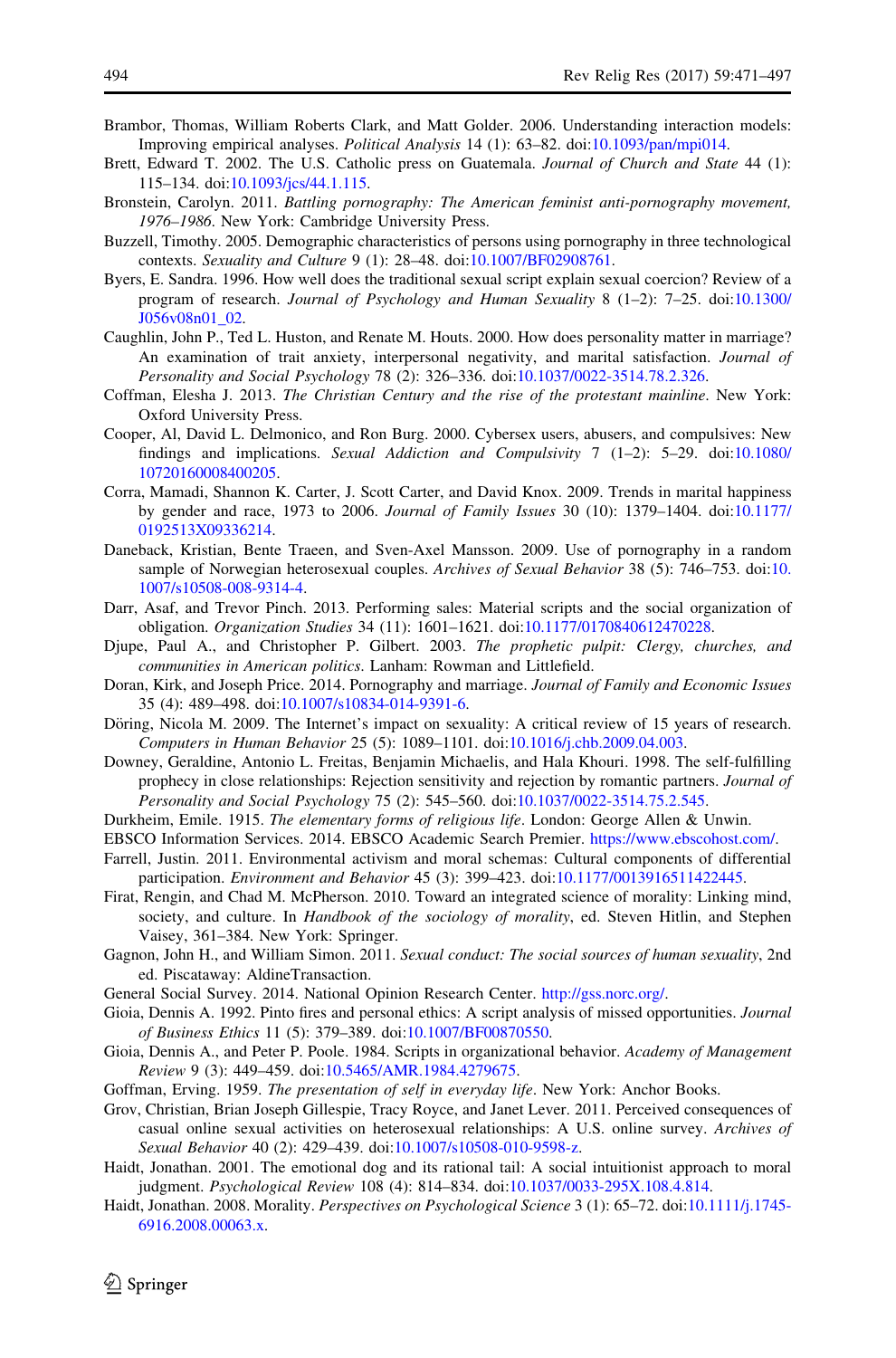- <span id="page-24-0"></span>Haidt, Jonathan, Jesse Graham, and Craig Joseph. 2009. Above and below left–right: Ideological narratives and moral foundations. Psychological Inquiry 20 (2–3): 110–119. doi[:10.1080/](http://dx.doi.org/10.1080/10478400903028573) [10478400903028573.](http://dx.doi.org/10.1080/10478400903028573)
- Hamman, John A., Shane A. Gleason, and Charles DiStefano. 2014. Incumbent vulnerability and entry in gubernatorial elections: The case of former governors. The Social Science Journal 51 (2): 212–218. doi[:10.1016/j.soscij.2013.11.003.](http://dx.doi.org/10.1016/j.soscij.2013.11.003)
- Heaphy, Brian, and Anna Einarsdottir. 2012. Scripting civil partnerships: Interviewing couples together and apart. Qualitative Research 13 (1): 53–70. doi[:10.1177/1468794112454997](http://dx.doi.org/10.1177/1468794112454997).
- Hertlein, Katherine M. 2006. Internet infidelity: A critical review of the literature. The Family Journal 14 (4): 366–371. doi[:10.1177/1066480706290508.](http://dx.doi.org/10.1177/1066480706290508)
- Hitlin, Steven, and Stephen Vaisey. 2013. The new sociology of morality. Annual Review of Sociology 39: 51–68. doi:[10.1146/annurev-soc-071312-145628.](http://dx.doi.org/10.1146/annurev-soc-071312-145628)
- Hoffmann, John P. 2014. Religiousness, social networks, moral schemas, and marijuana use: A dynamic dual-process model of culture and behavior. Social Forces 93 (1): 181–208. doi[:10.1093/sf/sou053](http://dx.doi.org/10.1093/sf/sou053).
- Ignatow, Gabriel. 2009. Why the sociology of morality needs Bourdieu's habitus. Sociological Inquiry 79 (1): 98–114. doi[:10.1111/j.1475-682X.2008.00273.x](http://dx.doi.org/10.1111/j.1475-682X.2008.00273.x).
- Johnson, Luke Timothy. 2014. The Commonweal Catholic. Commonweal, October 24, 16–19.
- Kavolis, Vytautas. 1988. Contemporary moral cultures and 'The return of the sacred'. Sociology of Religion 49 (3): 203–216. doi[:10.2307/3711585](http://dx.doi.org/10.2307/3711585).
- Kwee, Alex W., Amy W. Dominguez, and Donald Ferrell. 2007. Sexual addiction and Christian college men: Conceptual, assessment, and treatment challenges. Journal of Psychology and Christianity 26  $(1): 3-13.$
- Lambert, Nathaniel M., Sesen Negash, Tyler F. Stillman, Spencer B. Olmstead, and Frank D. Fincham. 2012. A love that doesn't last: Pornography consumption and weakened commitment to one's romantic partner. Journal of Social and Clinical Psychology 31 (4): 410–438. doi[:10.1521/jscp.](http://dx.doi.org/10.1521/jscp.2012.31.4.410) [2012.31.4.410.](http://dx.doi.org/10.1521/jscp.2012.31.4.410)
- Lee, Kristen Schultz, and Hiroshi Ono. 2008. Specialization and happiness in marriage: A U.S.–Japan comparison. Social Science Research 37 (4): 1216–1234. doi[:10.1016/j.ssresearch.2008.02.005](http://dx.doi.org/10.1016/j.ssresearch.2008.02.005).
- Lumpkins, Crystal Y., K. Allen Greiner, Christine Daley, Natabhona M. Mabachi, and Kris Neuhaus. 2013. Promoting healthy behavior from the pulpit: Clergy share their perspectives on effective health communication in the African American church. Journal of Religion and Health 52 (4): 1093–1107. doi:[10.1007/s10943-011-9533-1.](http://dx.doi.org/10.1007/s10943-011-9533-1)
- Maddox, Amanda M., Galena K. Rhoades, and Howard J. Markman. 2011. Viewing sexually-explicit materials alone or together: Associations with relationship quality. Archives of Sexual Behavior 40 (2): 441–448. doi[:10.1007/s10508-009-9585-4.](http://dx.doi.org/10.1007/s10508-009-9585-4)
- Manning, Jill C. 2006. The impact of internet pornography on marriage and the family: A review of the research. Sexual Addiction and Compulsivity 13 (2–3): 131–165. doi:[10.1080/10720160600870711](http://dx.doi.org/10.1080/10720160600870711).
- McAdams, Dan P., Michelle Albaugh, Emily Farber, Jennifer Daniels, Regina L. Logan, and Brad Olson. 2008. Family metaphors and moral intuitions: How conservatives and liberals narrate their lives. Journal of Personality and Social Psychology 95 (4): 978–990. doi:[10.1037/a0012650](http://dx.doi.org/10.1037/a0012650).
- McCormick, Naomi B. 1987. Sexual scripts: Social and therapeutic implications. Sexual and Marital Therapy 2 (1): 3–27. doi:[10.1080/02674658708407734.](http://dx.doi.org/10.1080/02674658708407734)
- McQuillan, Kevin. 2004. When does religion influence fertility? Population and Development Review 30 (1): 25–56. doi[:10.1111/j.1728-4457.2004.00002.x.](http://dx.doi.org/10.1111/j.1728-4457.2004.00002.x)
- Merton, Robert K. 1948. The self-fulfilling prophecy. The Antioch Review 8 (2): 193-210. doi[:10.2307/](http://dx.doi.org/10.2307/4609267) [4609267.](http://dx.doi.org/10.2307/4609267)
- Murray, Sandra L., John G. Holmes, and Dale W. Griffin. 1996. The self-fulfilling nature of positive illusions in romantic relationships: Love is not blind, but prescient. Journal of Personality and Social Psychology 71 (6): 1155–1180. doi:[10.1037/0022-3514.71.6.1155.](http://dx.doi.org/10.1037/0022-3514.71.6.1155)
- Murray, Sandra L., Gina M. Bellavia, Paul Rose, and Dale W. Griffin. 2003. Once hurt, twice hurtful: How perceived regard regulates daily marital interactions. Journal of Personality and Social Psychology 84 (1): 126–147. doi[:10.1037/0022-3514.84.1.126](http://dx.doi.org/10.1037/0022-3514.84.1.126).
- Narvaez, Darcia. 1998. The influence of moral schemas on the reconstruction of moral narratives in eighth graders and college students. Journal of Educational Psychology 90 (1): 13–24. doi[:10.1037/](http://dx.doi.org/10.1037/0022-0663.90.1.13) [0022-0663.90.1.13](http://dx.doi.org/10.1037/0022-0663.90.1.13).
- Olmstead, Spencer B., Sesen Negash, Kay Pasley, and Frank D. Fincham. 2013. Emerging adults' expectations for pornography use in the context of future committed romantic relationships: A qualitative study. Archives of Sexual Behavior 42 (4): 625–635. doi[:10.1007/s10508-012-9986-7.](http://dx.doi.org/10.1007/s10508-012-9986-7)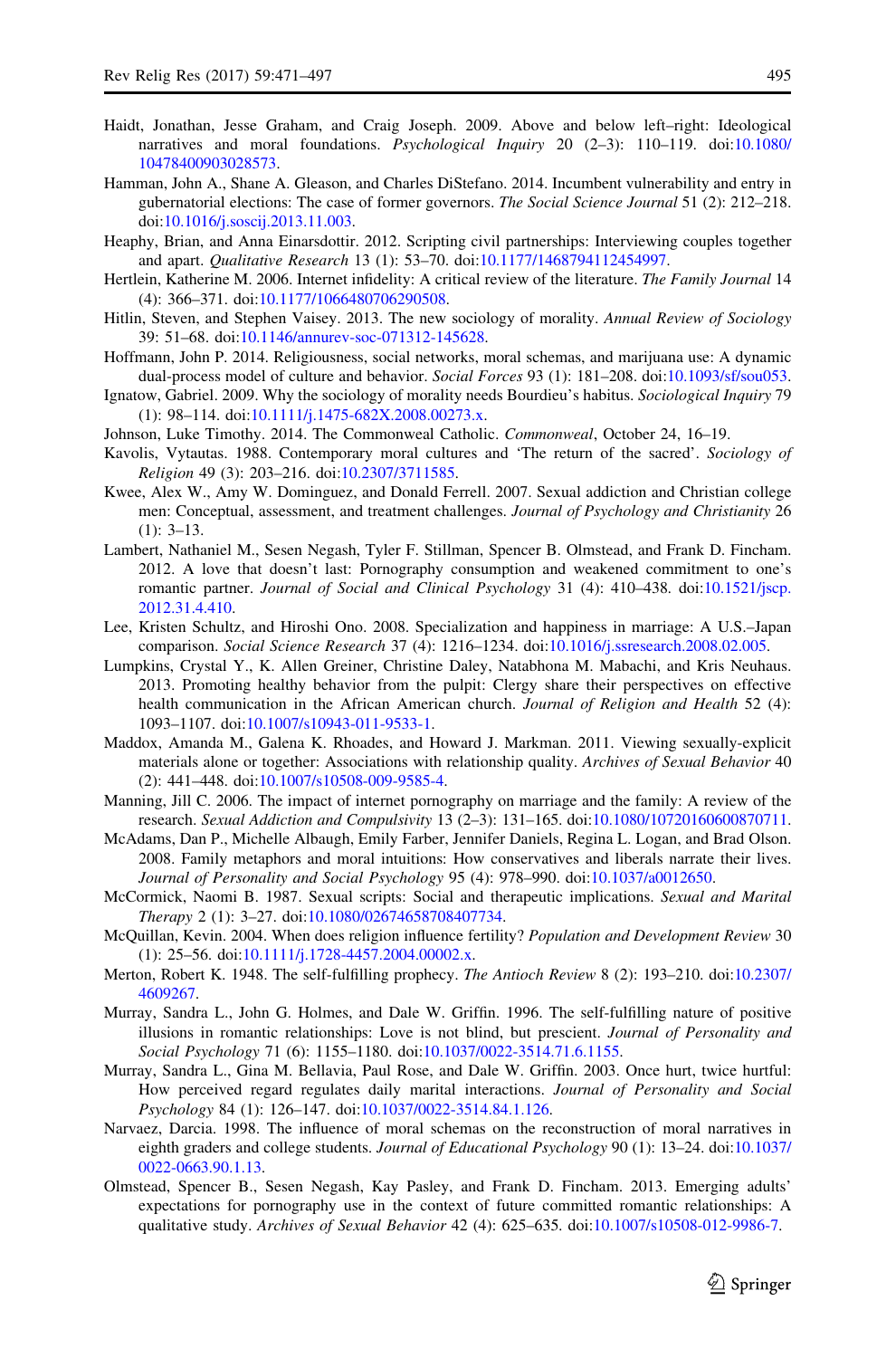- <span id="page-25-0"></span>Parmar, Bidhan. 2014. From intrapsychic moral awareness to the role of social disruptions, labeling, and actions in the emergence of moral issues. Organization Studies 35 (8): 1101–1126. doi[:10.1177/](http://dx.doi.org/10.1177/0170840613517595) [0170840613517595.](http://dx.doi.org/10.1177/0170840613517595)
- Parsons, Talcott. 1951. The social system. Glencoe: The Free Press.
- Patterson, Richard, and Joseph Price. 2012. Pornography, religion, and the happiness gap: Does pornography impact the actively religious differently? Journal for the Scientific Study of Religion 51 (1): 79–89. doi[:10.1111/j.1468-5906.2011.01630.x.](http://dx.doi.org/10.1111/j.1468-5906.2011.01630.x)
- Perry, Samuel L. 2016a. Does viewing pornography reduce marital quality over time? Evidence from longitudinal data. Archives of Sexual Behavior. doi:[10.1007/s10508-016-0770-y.](http://dx.doi.org/10.1007/s10508-016-0770-y)
- Perry, Samuel L. 2016b. From bad to worse? Pornography consumption, spousal religiosity, gender, and marital quality. Sociological Forum 31 (2): 441–464. doi:[10.1111/socf.12252.](http://dx.doi.org/10.1111/socf.12252)
- Perry, Samuel L., and Kara J. Snawder. 2017. Pornography, religion, and parent-child relationship quality. Archives of Sexual Behavior. doi[:10.1007/s10508-016-0927-8](http://dx.doi.org/10.1007/s10508-016-0927-8).
- Powell, Christopher. 2010. Four concepts of morality. In Handbook of the sociology of morality, ed. Steven Hitlin, and Stephen Vaisey, 35–56. New York: Springer.
- Resch, Marley N., and Kevin G. Alderson. 2013. Female partners of men who use pornography: Are honesty and mutual use associated with relationship satisfaction? Journal of Sex and Marital Therapy 40 (5): 410–424. doi:[10.1080/0092623X.2012.751077](http://dx.doi.org/10.1080/0092623X.2012.751077).
- Sandler, Kevin S. 2001. The naked truth: Showgirls and the fate of the X/NC-17 rating. Cinema Journal 40 (3): 69–93. doi:[10.1353/cj.2001.0010](http://dx.doi.org/10.1353/cj.2001.0010).
- Schafer, Markus H. 2014. Schema via structure? Personal network density and the moral evaluation of infidelity. Sociological Forum 29 (1): 120–136. doi:[10.1111/socf.12072](http://dx.doi.org/10.1111/socf.12072).
- Schiavone, Deborah Burdett. 2009. The effects of exposure to community violence on aspects of adolescent identity development. Journal of Child and Adolescent Psychiatric Nursing 22 (2): 99–105. doi:[10.1111/j.1744-6171.2009.00178.x](http://dx.doi.org/10.1111/j.1744-6171.2009.00178.x).
- Sewell Jr., William H. 1992. A theory of structure: Duality, agency, and transformation. American Journal of Sociology 98 (1): 1–29.
- Simon, William, and John H. Gagnon. 1986. Sexual scripts: Permanence and change. Archives of Sexual Behavior 15 (2): 97–120. doi:[10.1007/BF01542219](http://dx.doi.org/10.1007/BF01542219).
- Simon, William, and John H. Gagnon. 2003. Sexual scripts: Origins, influences and changes. Qualitative Sociology 26 (4): 491–497. doi:[10.1023/B:QUAS.0000005053.99846.e5.](http://dx.doi.org/10.1023/B:QUAS.0000005053.99846.e5)
- Smith, Christian. 2003. Moral, believing animals: Human personhood and culture. New York: Oxford University Press.
- Starks, Brian, and Robert V. Robinson. 2007. Moral cosmology, religion, and adult values for children. Journal for the Scientific Study of Religion 46 (1): 17–35. doi[:10.1111/j.1468-5906.2007.00338.x.](http://dx.doi.org/10.1111/j.1468-5906.2007.00338.x)
- Steensland, Brian, Lynn D. Robinson, W. Bradford Wilcox, Jerry Z. Park, Mark D. Regnerus, and Robert D. Woodberry. 2000. The measure of American religion: Toward improving the state of the art. Social Forces 79 (1): 291–318. doi[:10.1093/sf/79.1.291.](http://dx.doi.org/10.1093/sf/79.1.291)
- Stets, Jan E., and Michael J. Carter. 2012. A theory of the self for the sociology of morality. American Sociological Review 77 (1): 120–140. doi:[10.1177/0003122411433762.](http://dx.doi.org/10.1177/0003122411433762)
- Štulhofer, Aleksandar, Vesna Buško, and Ivan Landripet. 2010. Pornography, sexual socialization, and satisfaction among young men. Archives of Sexual Behavior 39 (1): 168–178. doi:[10.1007/s10508-](http://dx.doi.org/10.1007/s10508-008-9387-0) [008-9387-0](http://dx.doi.org/10.1007/s10508-008-9387-0).
- Sumerau, J.Edward, and Ryan T. Cragun. 2015a. Avoid that pornographic playground': Teaching pornographic abstinence in The Church of Jesus Christ of Latter-day Saints. Critical Research on Religion 3 (2): 168–188. doi[:10.1177/2050303214567669](http://dx.doi.org/10.1177/2050303214567669).
- Sumerau, J.Edward, and Ryan T. Cragun. 2015b. 'Don't push your immorals on me': Encouraging antiporn advocacy in The Church of Jesus Christ of Latter-day Saints. Sexualities 18 (1–2): 57–79. doi[:10.1177/1363460714531433](http://dx.doi.org/10.1177/1363460714531433).
- Swidler, Ann. 2001. What anchors cultural practices. In The practice turn in contemporary theory, pp 83–101, ed. Theodore R. Schatzki, Karin Knorr Cetina, and Eike von Savigny. New York: Routledge.
- Tappan, Mark, and Lyn Mikel Brown. 1989. Stories told and lessons learned: Toward a narrative approach to moral development and moral education. Harvard Educational Review 59 (2): 182–206. doi[:10.17763/haer.59.2.d364up55vx875411.](http://dx.doi.org/10.17763/haer.59.2.d364up55vx875411)
- Thomas, Jeremy N. 2013. Outsourcing moral authority: The internal secularization of evangelicals' antipornography narratives. Journal for the Scientific Study of Religion 52 (3): 457–475. doi[:10.1111/](http://dx.doi.org/10.1111/jssr.12052) [jssr.12052.](http://dx.doi.org/10.1111/jssr.12052)